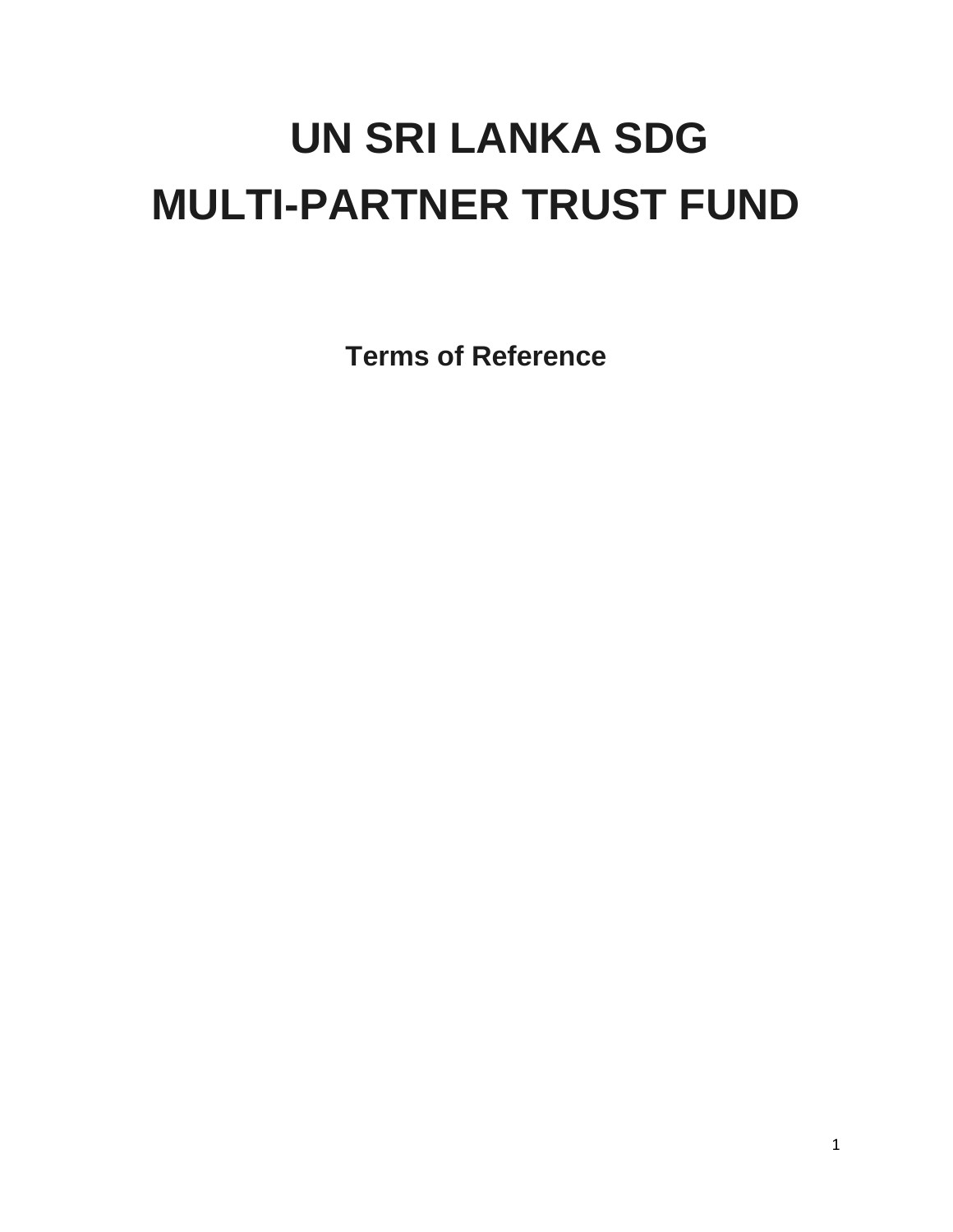# Content

| 1. |  |  |
|----|--|--|
| 2. |  |  |
| З. |  |  |
| 4. |  |  |
|    |  |  |
|    |  |  |
|    |  |  |
| 5. |  |  |
| 6. |  |  |
|    |  |  |
|    |  |  |
|    |  |  |
|    |  |  |
| 7. |  |  |
| 8. |  |  |
| 9. |  |  |
|    |  |  |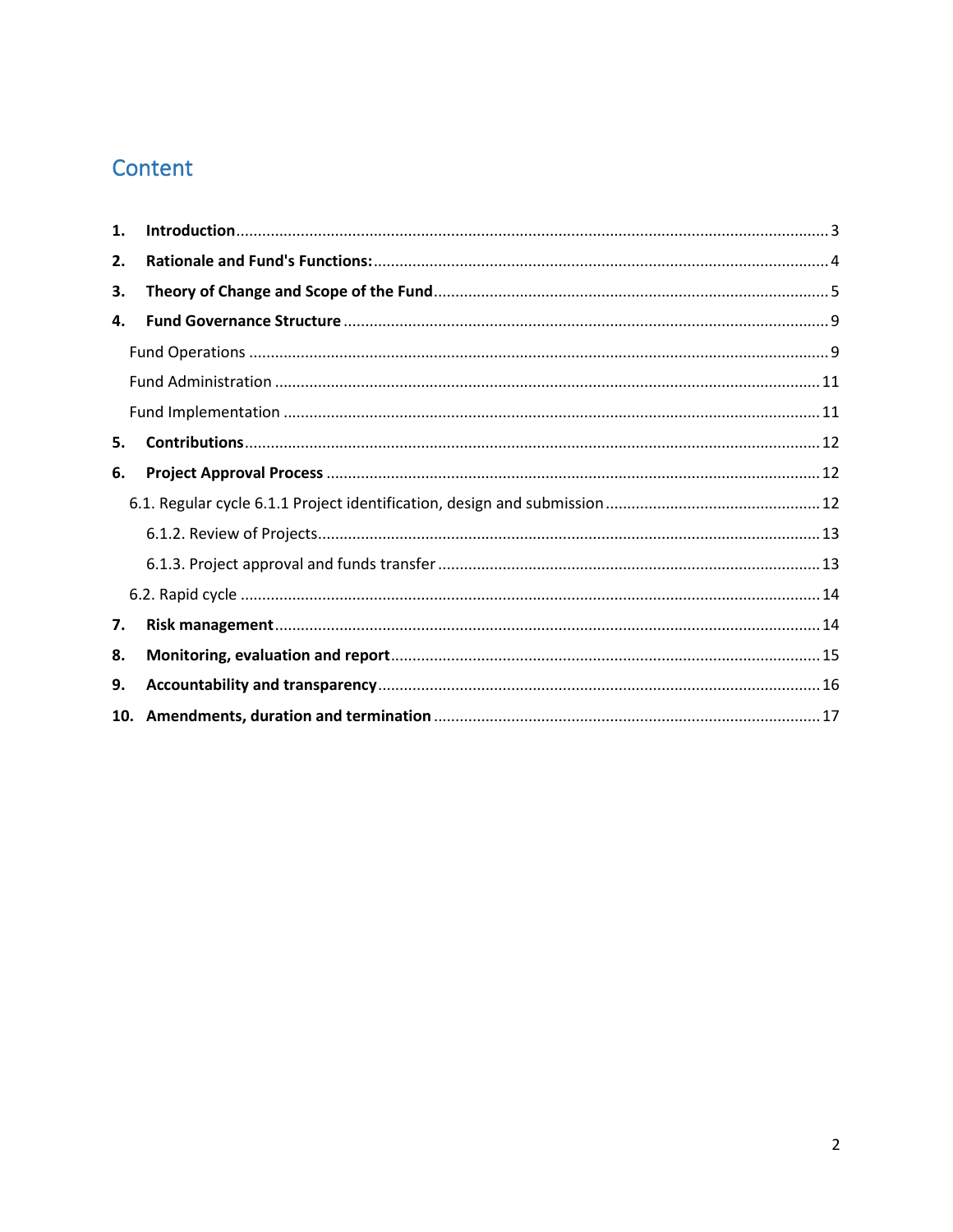# 1. Introduction

<span id="page-2-0"></span>The UN Sri Lanka SDG multi-partner pooled (UNSLSDG) fund instrument will support an ambitious agenda for working together to unlock progress towards the 2030 Agenda and the SDGs. The SDGs were endorsed by the government as a framework for national planning and the UNSDF 2018 to 2022, but progress has been constrained by several challenges, most recently by institutional and political uncertainties in the run-up to Presidential elections in November 2019.

The new government that took office in November has endorsed the SDGs in its Vision and National Policy Framework for national development set out in December 2019. The full implementation of new policies and programmes, however, awaits the outcome of parliamentary elections due in April 2020, and currently postponed to August due to the impact of COVID19 pandemic. Earlier success with the national Peacebuilding Priority Plan since 2015 has been constrained also by these political developments and the UNCT established a new joint programme for Peace (JPP) in the MPTF in 2019 to ensure continuity in the implementation of the Plan and access to new donor funding while awaiting political developments.

This proposal to establish the SDG Fund builds on and expands that JPP experience to include three SDG based interventions that are fully aligned with the SDGs and UNSDF, to reduce inequalities and leave no one behind, by:

- i. Sustaining peace interventions, including but not limited to those under the JPP.
- ii. **Enhancing resilience including through emergency preparedness and response capacity in a** climate risk and disaster-prone country, and through more resilient social and social protection, economic, trade, business and SME development, to reduce inequalities and leave no one behind; and
- iii. Enhancing evidence-based policy making and national planning, data analysis and monitoring, financial strategies and innovation to support the new governments' policy ambitions.

A repositioned UNDS that delivers on the 2030 Agenda is being implemented by the Secretary-General from January 2019, calling for a new generation of more responsive United Nations Country Teams (UNCTs) and creating an independent, empowered and impartial Resident Coordinator and strengthened UNRCO able to lead the UN's integrated and impactful contributions at country level. To deliver on such an ambitious reform agenda, and to enable a new generation of Resident Coordinators to shape countrybased programming, aligned with country Cooperation Frameworks (UNSDF), the reform resolution 72/729 promotes the use of pooled funding mechanisms.

Experience to date shows that such funding mechanisms can improve coordination, coherence, and alignment; better manage risks; and promote transformative change. They help bridge the silos between humanitarian, peace and development agendas in a flexible design that can accommodate several windows and governance mechanisms while improving overall accountability for results and financial reporting. The UNCT wishes to take more advantage of this mechanism as part of its implementation of the reforms to the UN Development System.

The UNSLSDG Fund will operate through a series of agreements between UNCT members and the Administrative Agent (MPTFO) and between donors and the Administrative Agent (MPTFO) and follows specific well-established guidelines. These are set out in this TOR, which also details the functions of the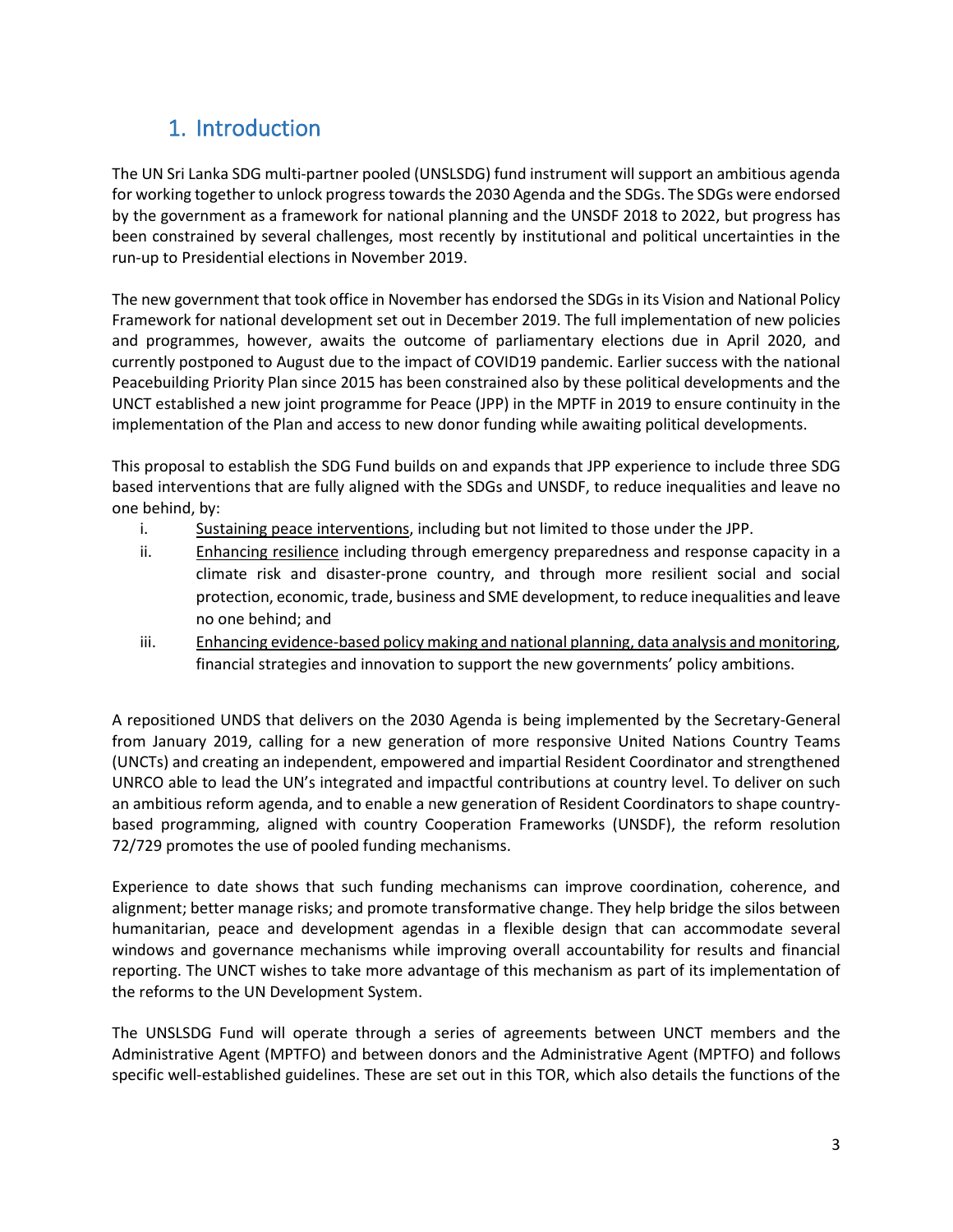Fund, the theory of change justifying selection of the thematic windows, and the governance and related provisions for the operation of the Fund.

The UNSDF will be operational through 2024 and the Fund has the same end date. The Fund TOR may be revised from time to time should there be any substantive changes agreed with the new government to the UNSDF'

The Fund will have several thematic windows that will open gradually. For this phase, three windows on Peace, Resilience and National Planning and Finance will be opened, to fit the working streams where the UN System is currently working together in the country though Joint Programmes. The Joint Programme for Peace will be folded in the Peace Window of the Fund.

# 2. Rationale and Fund's Functions:

<span id="page-3-0"></span>The 2030 Agenda and the comprehensive range of the SDGs has stimulated considerable global efforts to enhance multi-sectoral and integrated approaches to policy analysis and more extensive collaboration to design appropriate solutions. The need for more comprehensive policy interventions that ensure no one is left behind is particularly important considering the shared challenges of vulnerable populations. Sector policies and projects aimed at the same population or geographical areas operating in relative isolation and lacking a cross sectoral approach may thus be an ineffective use of limited public resources.

Similarly, external financing streams for country-level integrated policy support and leadership have been limited and prevalent incentives create a bias towards siloed interventions aligned with donor or UN agency mandates, technical specificity, and/ or individual ministry directives. In middle income countries, where domestic resources are significant sources of investment, strategically addressing the synergies and tensions between multiple goals is often more important than prioritizing among individual goals and is in keeping with the inter-related nature of the SDGs and leveraging multiple sources of investments.

Thus, UN Sri Lanka Fund will complement UNCT core and non-core funding resources that are committed to the achievement of results under the UNSDF by providing for the last three years of the UNSDF a more concerted and focused approach to generating resources to support the key cross-cutting interventions of the UNCT. The Fund will target mobilization of but not be limited to un-earmarked resources from a wide range of partners including government, development partners and the private sector, in order to maximize the potential to deliver joint results in the context of an upper middle-income country.

The Fund will provide visibility for contributors at the country level and will be consistent with the resources available through the global SDG Fund. The publicity material, official notices, reports and publications of the Fund shall acknowledge the role of Government, the UN and the contributors to the SDG fund.

The Fund is expected to generate functional benefits consistent with UN reform efforts, notably:

- **Coordination and alignment**: a platform to strengthen coordination, planning, monitoring and evaluation, and communication among several entities contributing to the fund
- **Coherence**: develop synergies among different players on priority cross-cutting initiatives
- **Strategic resource allocation**: through an inclusive and transparent decision-making and coordination structure involving several entities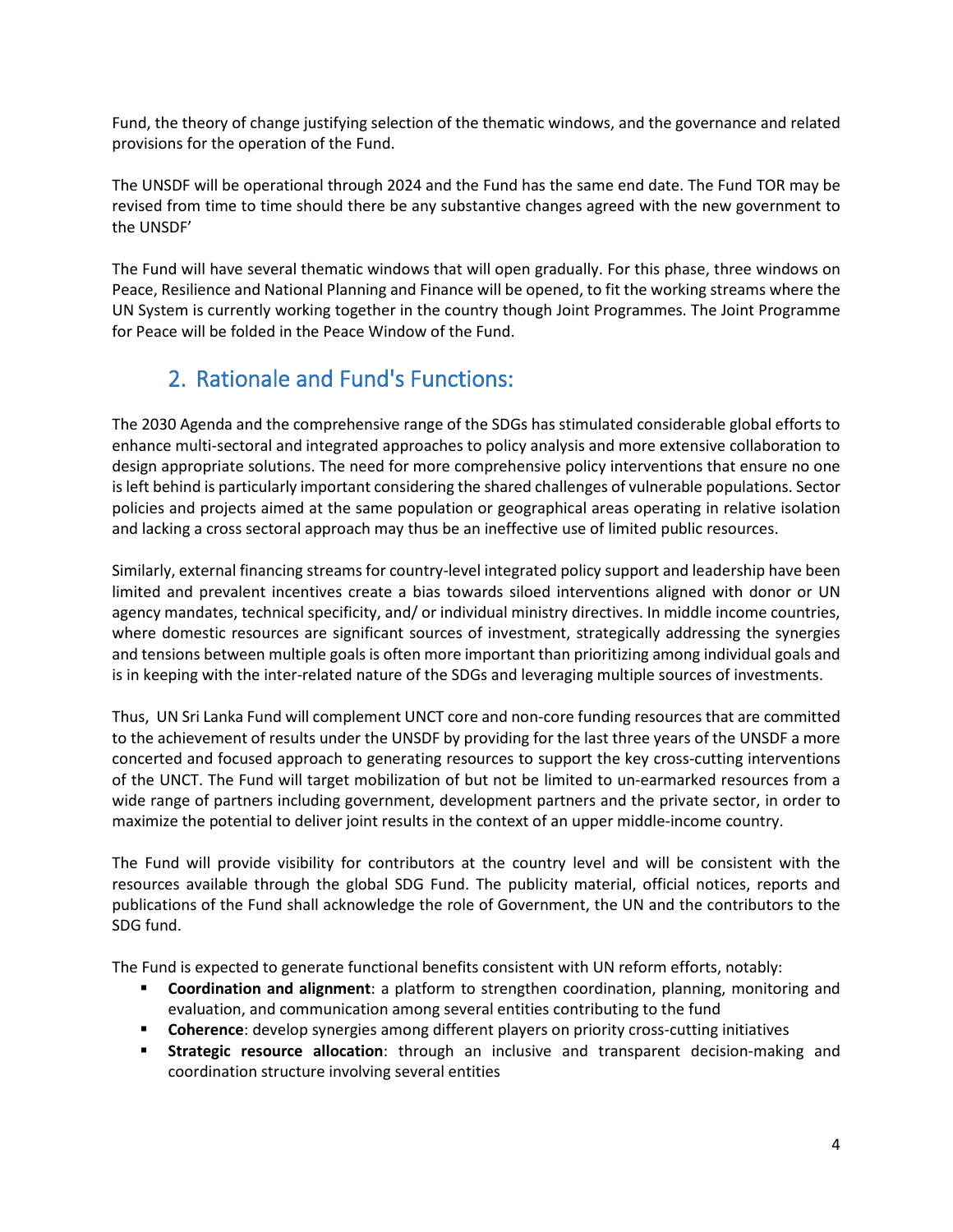- **Reduce political and fiduciary risks**: through the concentration of resources and a result-based management system which is inclusive, transparent and accountable to all participants
- **Broaden the financial base:** by attracting emerging, non-resident and resident donors wishing to optimise their development contributions in an upper middle-income country context
- **Reduce transaction costs**: by using pre-approved single standard legal agreements and implementation arrangements.

# <span id="page-4-0"></span>3. Theory of Change and Scope of the Fund

In Sri Lanka the SDG based analysis supported by the UNCT has promoted identification of accelerators that bring about change by impacting on several SDGs, and encourage making the shift from vertical or thematic interventions to more effective and integrated efforts that enhance the synergies between the dynamic relationships of the five pillars of the SDGs or 5'Ps' – People, Prosperity, Planet, Peace and Partnerships. Such efforts will need to remain flexible to respond to changing development opportunities and emerging challenges.

In the analysis and presentation of the UN Sustainable Development Framework 2018 -2022, the UNCT identified four drivers of change that if addressed successfully with UN support would transform national capacities to realise SDG based targets, especially remaining and multiple inequalities and leaving no one behind in an upper middle-income context. The drivers were:

- iv. Data and statistical coherence for evidence-based policy making and planning: to enhance policymaking and resource allocations to realise SDG based targets to reduce inequalities including using disaggregated analysis
- v. Strengthened innovative public institutions and engagement with lasting peace: by operationalising transitional justice, governance reforms, reconciliation, and durable solutions, and strengthened capacities for policy planning, revenue generation and equitable service delivery to reduce regional disparities.
- vi. Human security and socio-economic resilience: building on past achievements to address multiple layers of discrimination in society, through more effective social protection, sustainable business and employment generation, and access to quality social services
- vii. Enhancing resilience to climate change and disasters and strengthening environmental management: review, updating and implementation of regulatory frameworks and policies aimed at reducing the vulnerabilities of the population to the effects of climate change and disasters, and at protecting and using sustainably the natural resources of the country.

UN led analysis in 2018 identified several key accelerators for SDG based progress and these are fundamental to the proposals for UNCT supported interventions in the current context. The five main accelerators are:

- i. Addressing inequalities: now elaborated in a NHDR analysis being finalised in mid 2020 and fundamental to realising SDG targets that leave no one behind
- ii. Strengthening data quality and statistical coherence: to guide evidence-based policy and investments, with needs being defined with analytical support from ESCAP on institution building requirements and some UNCT interventions on SDG tracking
- iii. Bridging the peace and development gap: sustaining investments since 2015 and including current work under the JPP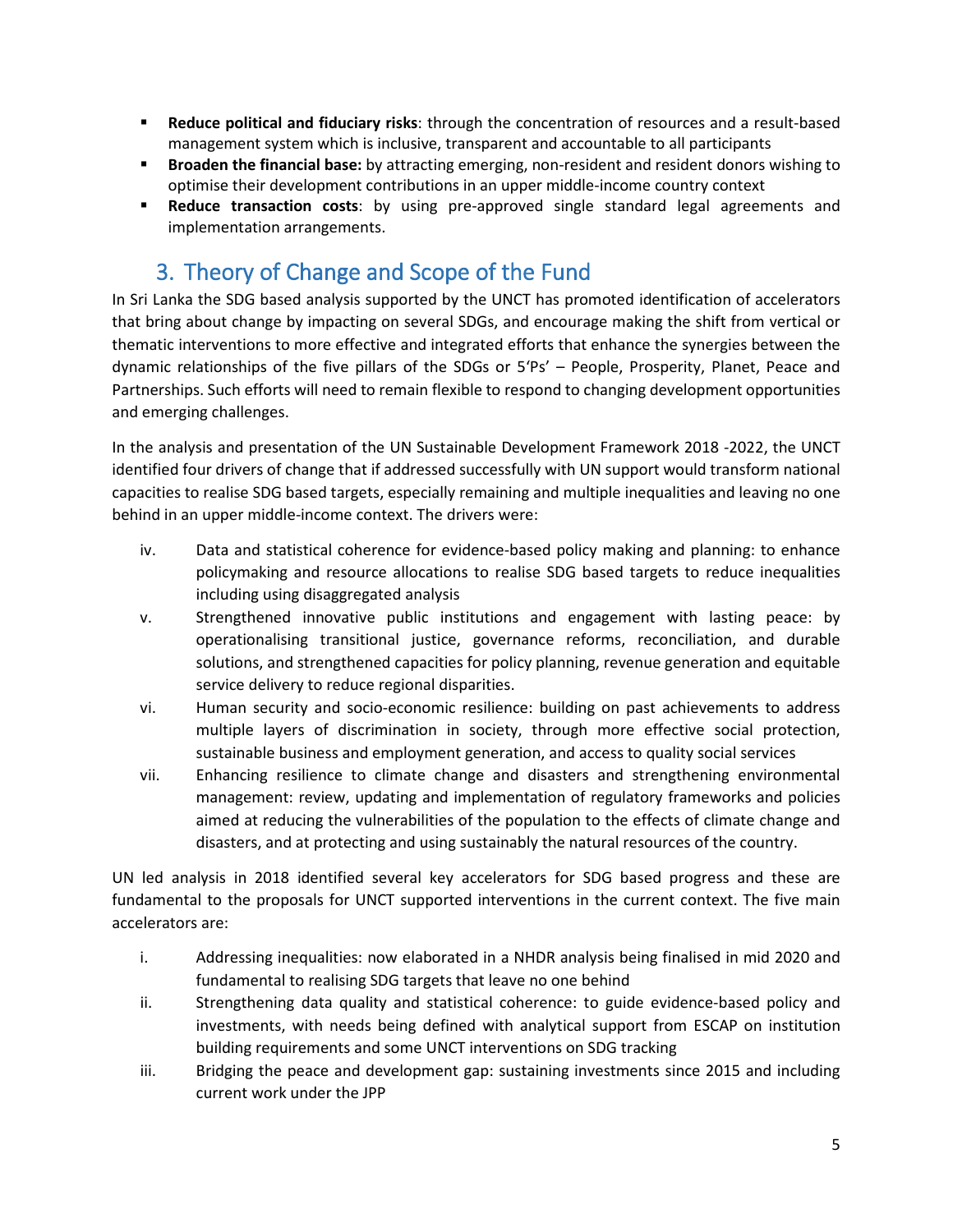- iv. Increasing local service delivery capacity: to address geographical and other multiple inequalities through local government and community-based interventions
- v. Investing in the blue and green economy: to address resilience in adapting to climate change and addressing the impact of pervasive natural disasters, including business and SME resilience

In the present context of Sri Lanka, the new government issued the National Policy Framework of December 2019, outlining the national strategy for a common path towards the emergence of a prosperous, peaceful and democratic country in line with the 2030 Agenda for sustainable development, through an SDG based action plan and a reorganised government to realise the goals:

''This National Policy Framework (NPF) of the government constitutes of 10 key policies aimed at achieving the fourfold outcome of a productive citizenry, a contented family, a disciplined and just society, and a prosperous nation. Ten key policies, giving due consideration to socio, economic, environmental, and political aspects are:

- i. Priority to National Security
- ii. Friendly, Non-aligned, Foreign Policy
- iii. An Administration free from corruption
- iv. New Constitution that fulfils the People's wishes
- v. Productive Citizenry and a vibrant Human resource
- vi. People Centric Economic Development
- vii. Technology Based Society
- viii. Development of Physical Resources
- ix. Sustainable Environmental Management
- x. Disciplined, Law Abiding and values-based society

While as part of reform efforts the UNCT is undertaking a common country analysis and a review of progress with the implementation of the UNSDF 2018-2022, in the analysis of the national action plan the UNCT has determined that opportunities are available to respond to current national priorities by more strategically addressing the core issues in the accelerator analysis. The three interventions proposed for the Fund are designed to provide a more integrated and cohesive approach to addressing the core inequalities and vulnerabilities in Sri Lanka, providing both continuity with past successes and seizing new opportunities provided in the plan of the new government.

- i. Bridging the peace and development gap: by continuously adapting initiatives to current circumstances and new needs and opportunities as the political context evolves, including implementation of the JPP – accelerator 3 and UNSDF Outcome 2
- ii. Building resilience to address inequalities by tackling climate change and disaster risk reduction: a comprehensive and locally adapted approach will ensure sustainable development is informed by climate proofing solutions and reducing disaster risks, while improving access to social protection, livelihoods (economic, business and SME resilience) ,and services at local level. A special focus will be given also to strengthening immediate emergency response capacities to the increasing likelihood of various disasters, including health pandemics, to ensure support is available to the most vulnerable segments of the population through local service providers – accelerators 1,4 and 5 and UNSDF Outcomes 3 and 4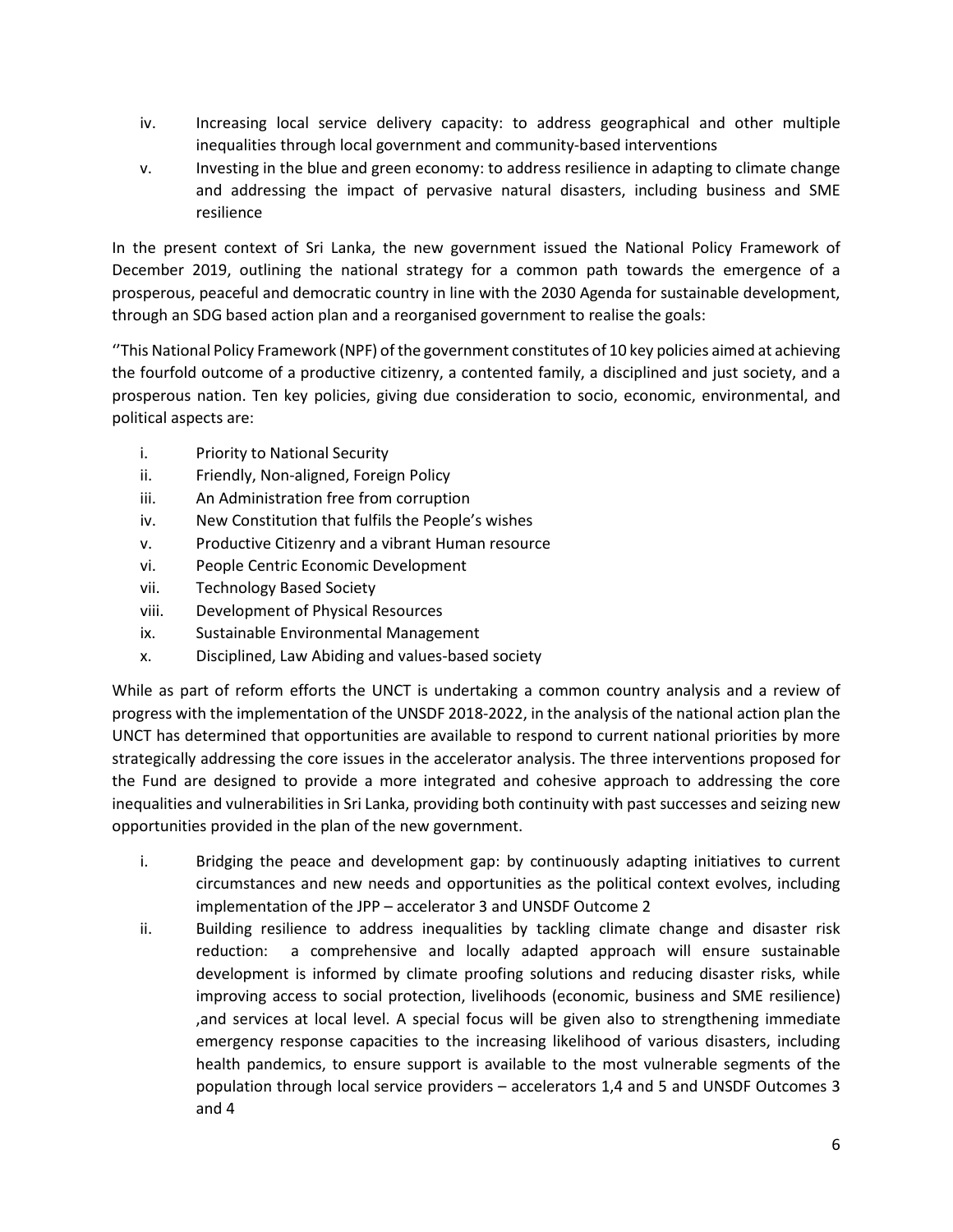iii. Strengthening capacities for national planning and financing strategies, statistical and data development and innovations in the use of technology to improve government functions: in addition to enhancing work on data and statistics there is an opportunity to support the new government in SDG based planning at national and provincial levels, to identify options in an integrated national financing framework to realise needed investments, and to promote innovations in development administration through technology applications - accelerators 1 and 2 and UNSDF Outcomes 1 and 2

By prioritising these three integrated approaches, the UNCT will enhance its capacity to support national stakeholders in addressing the core accelerator constraints to realising the SDGs, in particular addressing inequalities by building resilience at the local level including capacities to prepare and manage emergency response, while strengthening national capacities to address structural impediments over the long-term. Further, the UNSDF identified important cross-cutting aspects of development such as gender, youth, volunteerism, conflict sensitivity and human rights, and their continued importance will require them to be integrated throughout the policy and programmatic interventions implemented through the Fund. Innovative solutions will be sought throughout, including access to technology applications available through south-south cooperation and working with a wide range of partners nationally.

These interventions will ensure also that more focus is given to the main risks identified in the UNSDF as impacting on the achievement of the SDGs and the UNCT contribution thereto. The substantive risks are related to sustaining reconciliation and non-violence, addressing resilience to climate change and disaster risks, and improving data for evidence-based decision-making. The more integrated approach through the Fund will also address identified operational risks, including working in silos with weaker coordination capacities, ineffective resource mobilisation in a changing aid environment, and an unreformed UN bureaucracy.

#### **Results focus and theory of change**

The overarching **Theory of Change** of the UNSLSDG Fund is that IF the UNSLSDG complements and strengthens coordination and cooperation, among all stakeholders, in critical thematic areas that are common and run parallel to the UN Sustainable Development Framework 2018 -2022 (UNSDF); THEN it will enable UNCT to implement a cohesive and focused programme, in close partnership with relevant stakeholders to realise SDG based targets; THUS enabling to reduce multiple inequalities and achieve sustainable results leading to leaving no one behind in an upper middle-income context,

A summary of the three critical focus areas for the Fund are presented here, while more details are provided in the three Window annexes to this document. An initial results framework is also enclosed, to be elaborated as resources flow into the different windows.

#### **Thematic Window 1: Peace**

The UNSDF focuses on framing support for governance institutions and strengthening processes so as to address inequalities and vulnerabilities, through more accountable, evidence-based and inclusive policies and services that strengthen the public's trust in the state, acknowledging it as the foundation of lasting peace.

To ensure continuity of the support provided to the Peacebuilding Priority Plan since 2015 by the UN Peacebuilding Fund, the UN Sri Lanka together with the Government and development partners, launched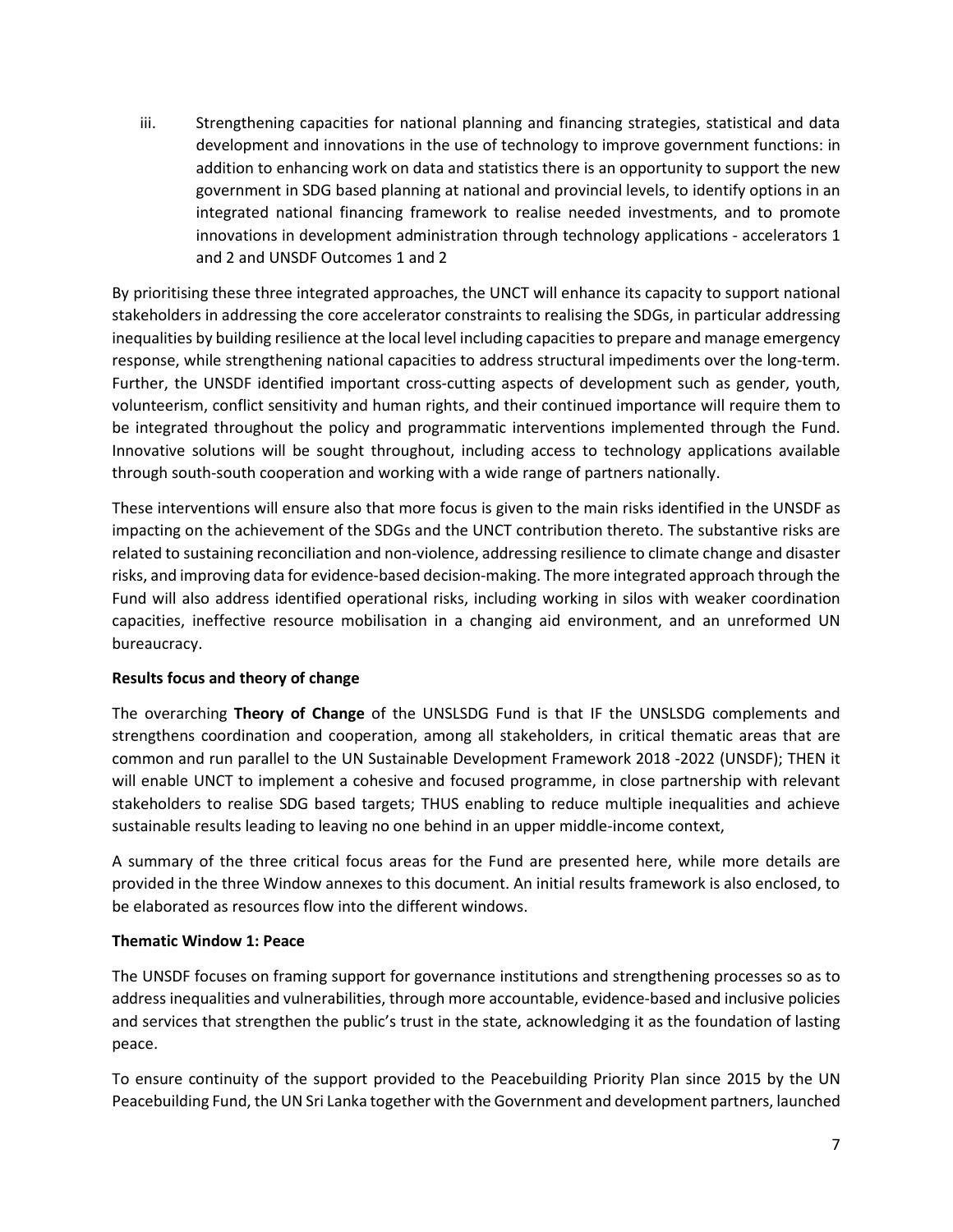the Joint Programme for Peace (JPP) in April 2019. This window incorporates that joint programme and provides for its expansion of the development of complementary initiatives for strategic, coherent, and sustainable support towards four priority areas: 1) Dealing with the past; 2) Social Cohesion/ Reconciliation; 3) Governance and SDG 16 4) Durable Solutions and Resettlement. To ensure advancement of gender equality and women's empowerment and to strengthen the positive role played by young people in peacebuilding, Gender and Youth are integrated as cross cutting themes into all activities of the Peacebuilding Programme.

#### **Thematic Window 2: Resilience**

UN Sri Lanka's Thematic Window on **Resilience** has been designed to harness assistance from multiple partners for strategic, coherent and sustainable support towards three priority areas: 1) Mainstreaming Climate and Disaster Risk; with a special focus on addressing changes through a gender lens; 2) Increased investments in Risk Reduction for resilience including through support for social protection and livelihoods, , and 3) Strengthening emergency preparedness and response capacities, including resources to increase resilience in emergencies such as COVID-19;

This approach will demonstrate affordable, integrated and innovative solutions to support systems, communities or individuals to build sustainable futures in an environment of growing risk and uncertainty, by strengthening resilience capacity at the sub-national level, while undertaking national policy and advocacy to ensure scale and sustainable outcomes, thus maximizing the multiplier effect of investments. The Resilience window aims to ensure results driven 'last-mile' approach for processes already underway, and kick-starting or fast-tracking new interventions. The latter will include a special focus on support to the response to **emergencies** as they arise, in the context of the relevant Strategic Response Plan or Humanitarian Response Plan. The advancement of gender equality and women's empowerment is a special focus of the first result, while overall and to strengthen the positive role played by young people in resilience building, Gender and Youth are integrated as cross cutting themes into all activities of the Resilience thematic area.

#### **Thematic Window 3: National Planning and Finance, Statistics and Data, and Innovation Strategies for SDGs**

In the UNSDF, Outcomes 1 and 2 are built on the premise that the improvement of data, knowledge management and evidence-based policy underpins all areas of development and is critical to SDG monitoring; that improved governance requires evidence based policy management and accessibility to information and data; that capacity building is required to support continued development and monitoring of national development plans and their financing strategies; and to provide civil servants with the capacities to capture knowledge, share information, and increasingly use data and its analysis at all levels of public administration to contribute effectively to equitable service delivery to reduce regional disparities.

This thematic window has been designed to allow for the pooling of resources from multiple partners for strategic, coherent, and sustainable support towards developing national capacities in four priority areas:

i. Statistical and data analysis and monitoring for SDG progress, building on the analysis done by ESCAP on statistical institutional development and anticipating needs to support the 2021 national census.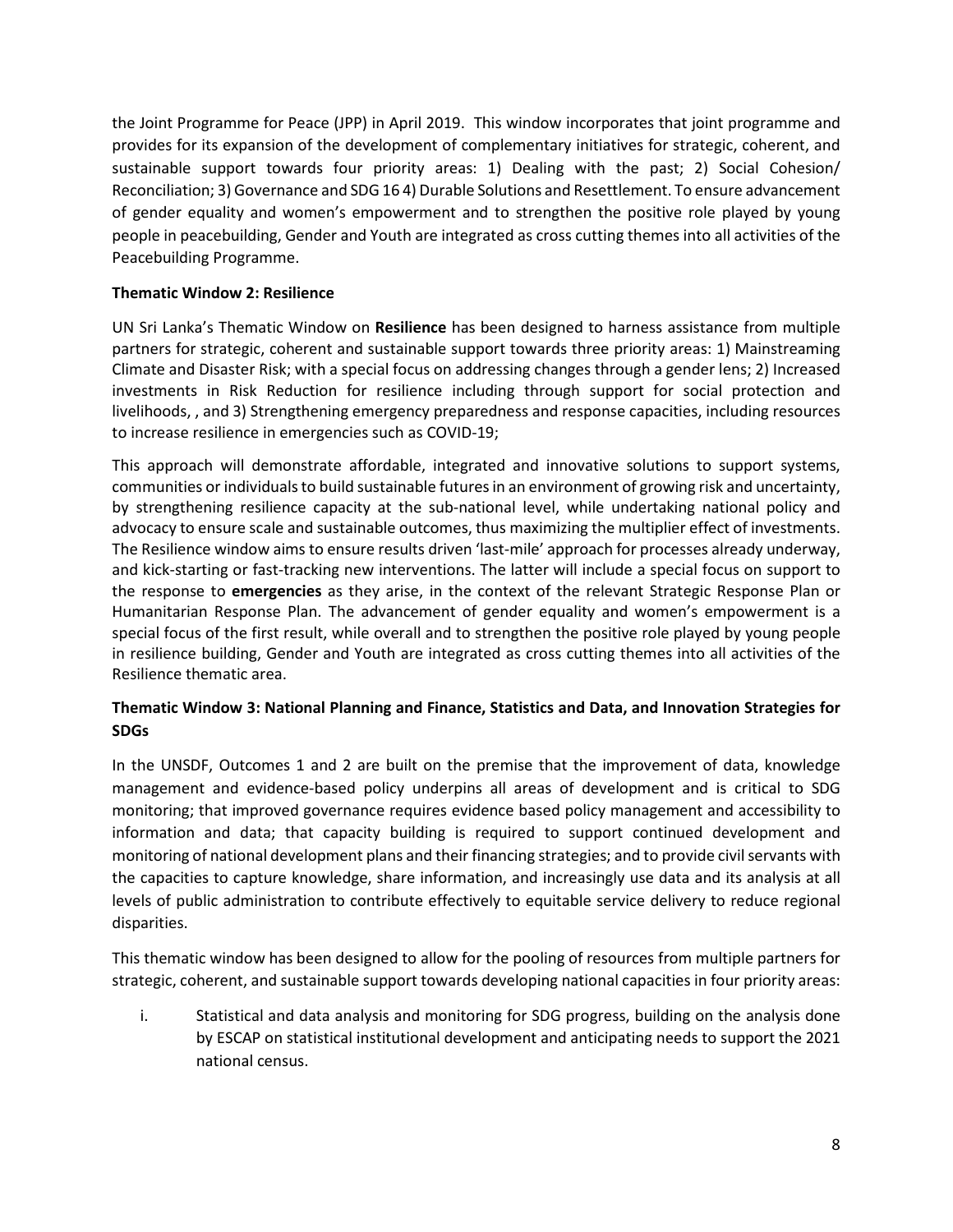- ii. Evidence based national planning and policy interventions to address the structural changes needed to realise national SDG targets, especially in leaving no one behind in pursuing sustainable development and resilience that is regionally balanced.
- iii. Financing for development strategies relevant to an upper middle-income country based on the Integrated National Financing Framework (INFF) analysis planned with UN support.
- iv. Innovation using technology to improve government performance and service delivery, including managing change and using digital applications

This window is timely given the openness of the new government to consider opportunities for supporting its national capacities relevant to realising SDG targets in a national and provincial planning context. To ensure advancement of gender equality and women's empowerment and to strengthen the positive role played by young people, Gender and Youth are integrated as cross cutting themes into all activities of this thematic area.

# 4. Fund Governance Structure

<span id="page-8-0"></span>The Fund's governance involves three levels: Operations (Fund Steering Committee, Thematic Window Operational Committees and the Fund Secretariat), Design and Administration (MPTF Office) and Implementation (Technical Committees, implementing entities). The Fund operating details will be described in depth in the **Fund Operational Manual** that will be developed by the Fund's Secretariat with support from the MPTF Office after the establishment of the Fund.

## <span id="page-8-1"></span>Fund Operations

#### *Fund Steering Committee (FSC)*

The Fund Steering Committee is the body in charge of the strategic guidance and general supervision of the Fund. It is chaired by the UN Resident Coordinator. The FSC comprises of the United Nations agencies signatories of the MOU, donors and MPTFO as ex-officio member. The FSC will take overall guidance from the UNSDF and will report progress as part of the annual progress report on the UNSDF. The committee will meet annually and/or when deemed necessary and it is responsible for the following tasks:

- **Provide general oversight and exercising overall accountability of the Fund**
- **Approve the strategic direction of the Fund**
- **Approve the Fund TOR and Operational Manual**
- **•** Approve Fund risk management strategy and review risk monitoring regularly
- Review Fund status and oversee the overall progress against the results framework through monitoring, reporting and evaluation
- Commission mid-term and final independent evaluations on the overall performance of the Fund
- Approve Fund extensions and updates to the Fund TOR and Operational Manual, as required.

The Fund Steering Committee makes its decisions by consensus and will delegate some of its functions to the Thematic Windows Operational Committees as deemed necessary. The FSC will report annually to the government through the UNSDF annual review process.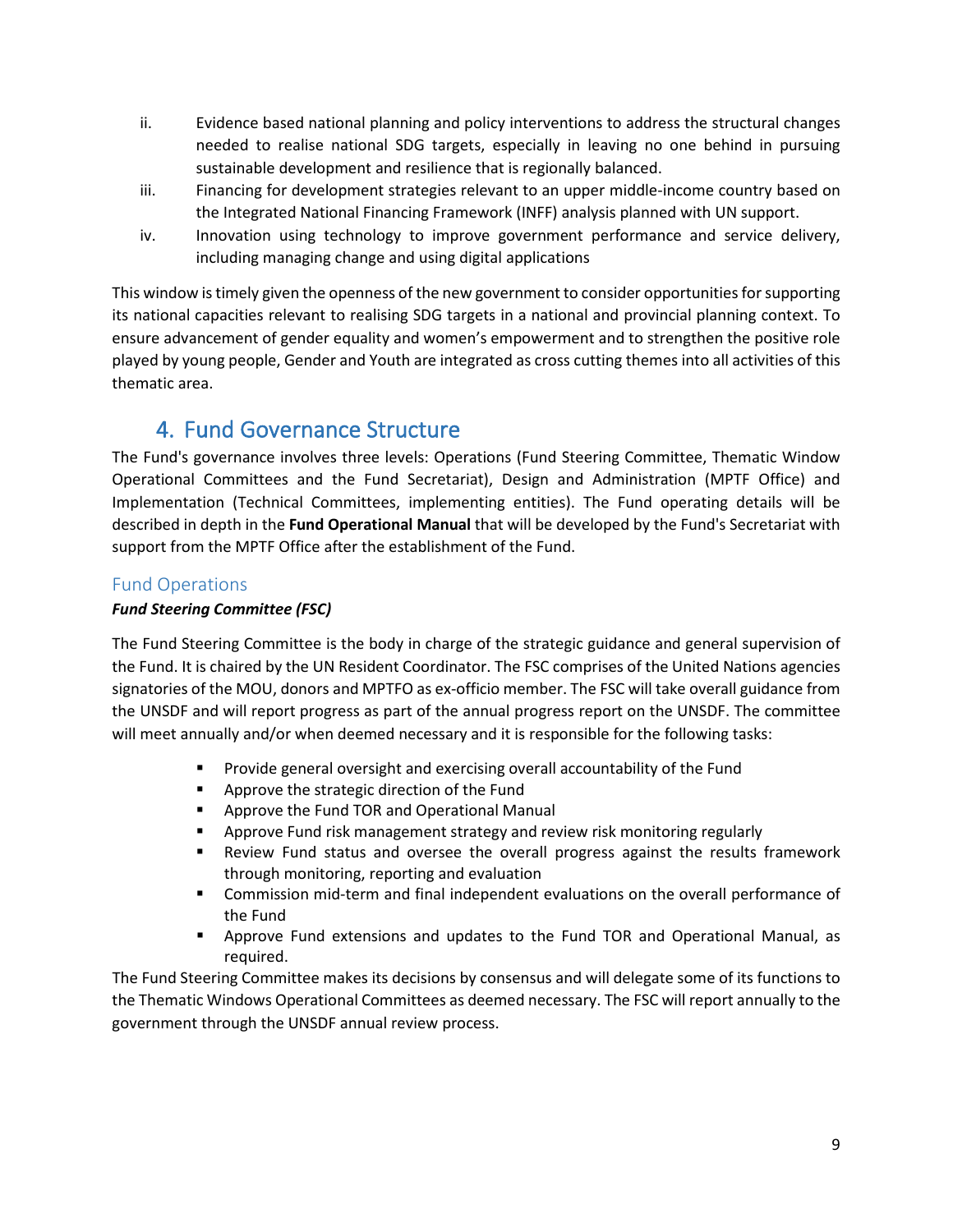#### *The Thematic Window Operational Committee (TWOC)*

When a window is opened, a Thematic Window Operational Committee (TWOC) with authority for operational decisions on the activities of the fund within the window is established, in line with the strategic guidance of the Fund Steering Committee. The TWOC is co-chaired by the UN Resident Coordinator and a designated UN official / Head of Agency on rotational basis. The TWOC comprises of Participating UN Organizations, thematic window participating donors and representatives of other relevant entities (Government, Civil Society, INGOs and private sector if applicable) with operational capacity within the theme of the thematic window, with the fund Secretariat and Administrative Agent as ex-officio members.

The Thematic Window Operational Committee is responsible for:

- Review and approve proposals submitted for funding to the TWOC, ensuring their conformity with the requirements of the Fund Terms of Reference (TOR) and the window Terms of Reference (TOR);
- **Approve the funds' allocation to approved projects within the window, and based on agreed** allocation criteria;
- Any other activities assigned by the Fund Steering Committee.

#### *Secretariat*

The Secretariat is the entity responsible for the operational functioning of the Fund. The Secretariat provides technical and administrative support to the Steering Committee and the Thematic Window Operational Committees. The Secretariat is hosted by the Resident Coordinator Office. The Secretariat structure can be reviewed and adjusted by the Steering Committee in line with needs and budget availability.

The Secretariat main functions are:

- Advise the Steering Committee and the Thematic Window Operational Committees on strategic priorities, programmatic and financial allocations
- **Provide logistical and operational support to the Steering Committee and the Thematic Window** Operational Committees.
- **•** Organize calls for proposals and appraisal processes
- **Ensure the monitoring of the operational risks and Fund performance**
- Consolidate annual and final narrative reports provided by the Participating UN Organisations. and share with the Thematic Window Operational Committees for review as well as with Administrative Agent for preparation of consolidated narrative and financial reports
- **Facilitate collaboration and communication between Participating UN Organizations to ensure** programmes are implemented effectively.
- Transmit to the Administrative Agent the request of transfers of funds, signed by the RC, and according to the decisions of the relevant governance body (SC or TWOC).
- Liaise with the Administrative Agent on any other fund administration issues, including issues related to project/ fund extensions and project/fund closure.

The costs of the Secretariat will be charged to the Fund as direct costs. The Secretariat's budget will be annually agreed and approved by the Steering Committee.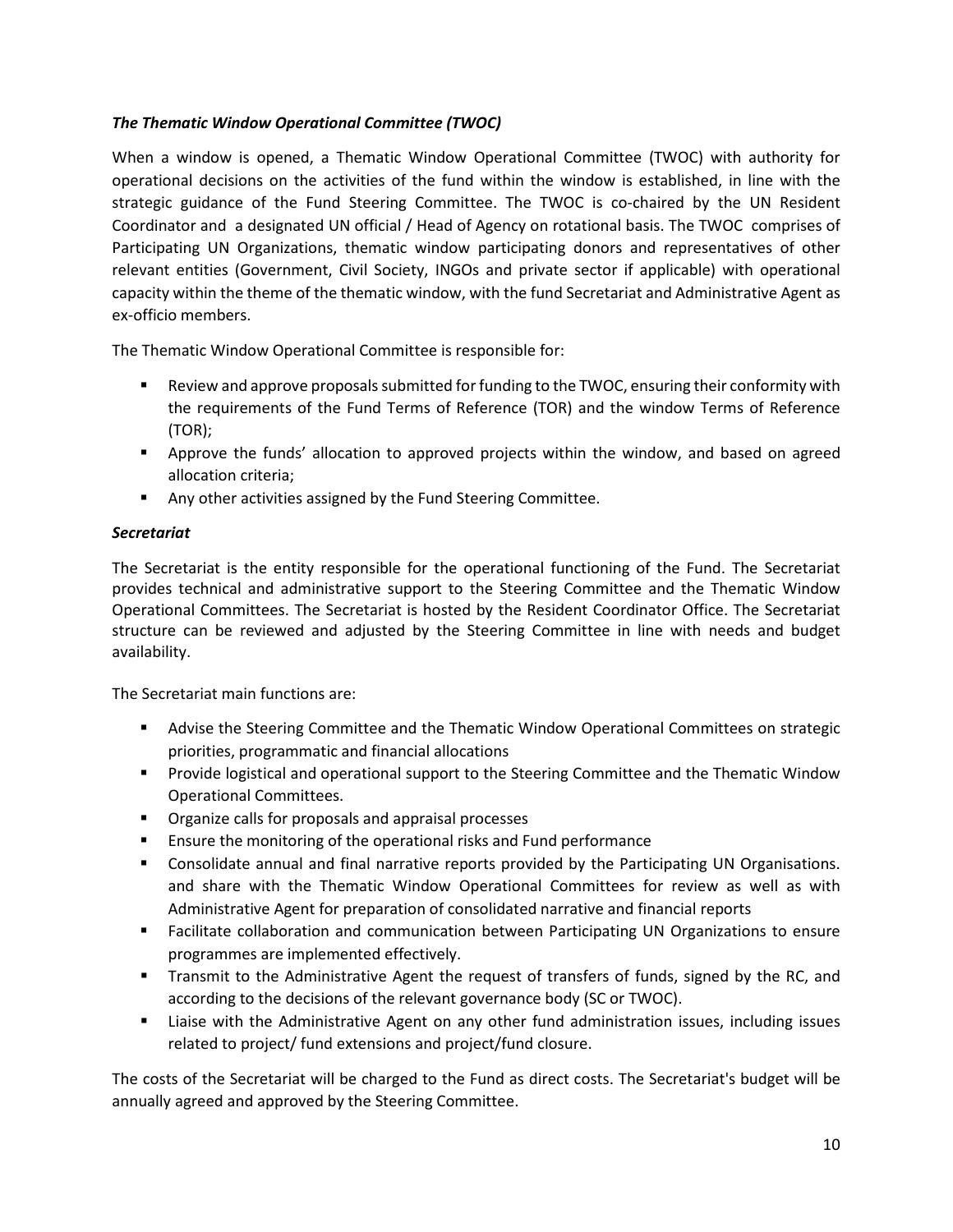## <span id="page-10-0"></span>Fund Administration

The Fund is administered by the MPTFO under the pass-through management modality. The Fund's administration services, whose costs are [1](#page-10-2)% of received contributions<sup>1</sup>, include:

- (i) The Fund's setting up: support to the Fund's design (Terms of Reference and Operation Manual), and development of legal instruments; and
- (ii) The Fund's administration: receipt, administration and release of funds to implementing entities in accordance with decisions from the Steering Committee, and financial report consolidation.

The MPTFO is responsible for the following functions:

- **Provide support to the design of the Fund**
- Sign a Memorandum of Understanding (MOU) with UN implementing entities
- Sign Standard Administrative Agreements with donors that wish to contribute financially to the Fund
- **Receive and manage funds included those of the Fund's closure**
- **Invest and reinvest Fund's resources according to investment policies, practices and procedures.** Any profits will be added to the Fund's resources and will not be credited to the contributions of a particular donor
- **Provide updated information to the Thematic Window Operational Committees and Steering** Committee regarding the regular resource availability
- Upon request of the RC, and subject to the availability of resources, transfer funds to implementing entities in accordance with the relevant governance body's (SC or TWOC) decisions
- **Consolidate the financial annual and final project reports submitted by implementing entities and** submit the consolidated narrative and financial annual Fund report to the Steering Committee and donors
- **Provide a Fund's final financial report which is included in the notice of the Fund's closure**
- Release funds as direct costs for the running of the Secretariat, based on the Steering Committee decisions.
- **Provide tools for fund management to ensure transparency and accountability.**

## <span id="page-10-1"></span>Fund Implementation

The Fund will be implemented by UN Agencies. Each implementing entity is programmatically and financially responsible for funds received in accordance with its own regulations, rules, policies and procedures, including those related to public procurement, as well as recruitment and evaluation of executing partners. Agencies will charge as indirect costs, seven percent (7%) of amounts received for project implementation.

<span id="page-10-2"></span>Aligned with the Secretary-General's target of moving towards Common Back Offices by 2022, and as a means of providing a 'one stop shop' for operational services, it is recommended to use the services of a UN agency (for example UNOPS) with the capacity and experience to provide centralized Procurement, HR and Administration support. However, the use of these services is unequivocally at the discretion of the participating UN agencies.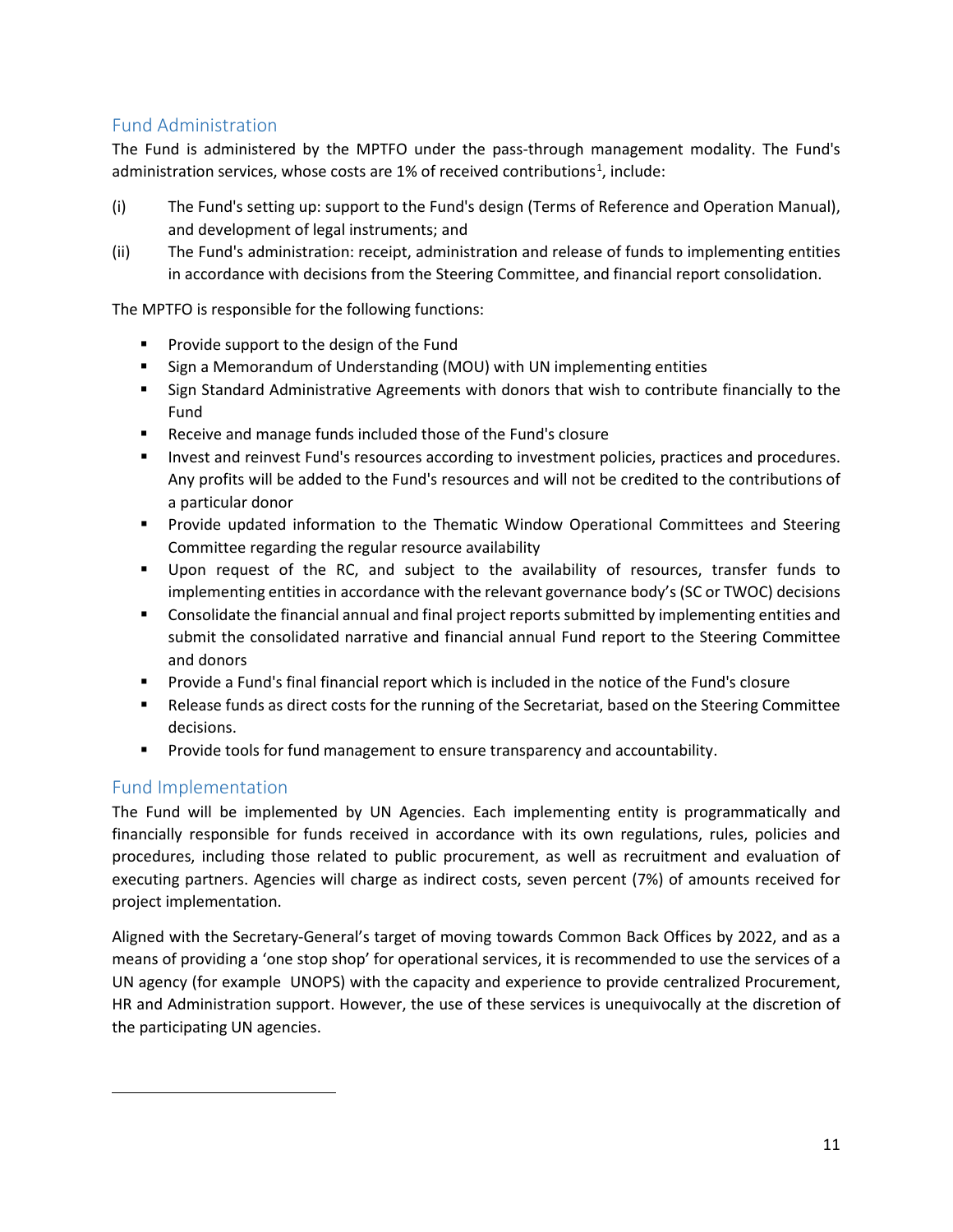# 5. Contributions

<span id="page-11-0"></span>The Fund's resources will include: donor contributions; any interests, payments, repayments or net profit for investments less any authorized release and incurred expenses in accordance with these Terms of Reference and decisions made by the Fund's Steering Committee.

The Fund's resources will be used to finance, or co-finance projects, programs and operations approved by the Fund's Steering Committee and the Thematic Window Operational Committees. The Fund receives contributions from governments and non-government organizations. Contributions may be earmarked at the Thematic Window level.

The Fund receives contributions in fully convertible currency or any other currency that can be readily used. Such contributions will be deposited to the bank account designated by the MPTFO. The value of the contributions, if made in a currency other than US dollars will be determined by applying the UN operational exchange type in effect of the date of payment. Profit or loss due to currency exchange rate is registered in the Fund's account set by the Administrative Agent and will be taken on by the Fund.

# <span id="page-11-1"></span>6. Project Approval Process

The Fund operating details are described in depth in the Fund Operational Manual.

Two types of project approval are proposed:

1. Regular cycle: includes phases of project identification, presentation, review and approval.

2. Rapid cycle: the approval phases are shorter (total duration is a maximum of a week), to prioritize the approval of critical initiatives of short-term implementation.

## <span id="page-11-2"></span>6.1. Regular cycle

## 6.1.1 Project identification, design and submission

The identification of Projects can be done at different levels: Thematic Windows, Government and UN agencies. The projects should be aligned to the national priorities of the Government and the UNSDF. The Secretariat will support the identification of priorities and needs.

Two project submission processes are foreseen: Direct submission and Call for proposals.

- 1. Direct submission of projects: Based on SC/TWOC directives, prioritizations, agency mandates and consultations, the Agencies may be directly invited to present project proposalsto the Secretariat.
- 2. Calls for proposals: The Secretariat, based on SC/TWOC decisions, will request Agencies to submit project proposals. The call will specify the requirements for submitting a proposal.

Prior to the elaboration of the Project, the Implementing Agencies will present a concept note to the Thematic Window Operational Committees through the Secretariat for validation. This is to ensure that prior to developing the full-fledged project proposal it is aligned to the relevant strategy and priorities and is within the funding range for the respective Thematic Windows.

The design of the projects will be the responsibility of the Implementing Agencies. The design of projects or programs shall be consistent with the programmatic parameters established in the Strategic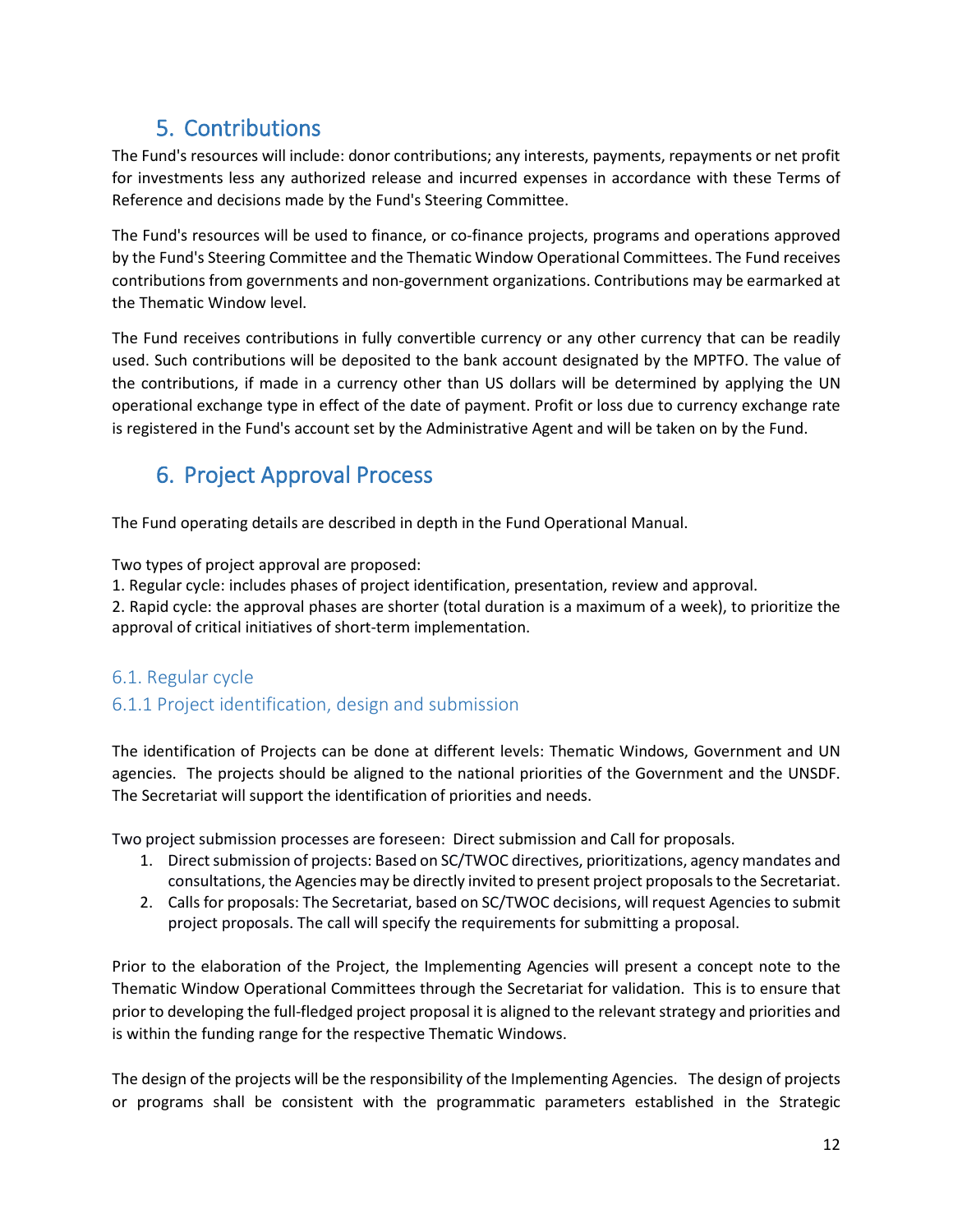Framework. The minimum requirement for project proposals should be: the key expected results and indicators, activities, indicative budget, a risk analysis, proposed implementing partners and geographical scope.

### <span id="page-12-0"></span>6.1.2. Review of Projects

The Secretariat with the support of relevant sector specialists will conduct a substantive, systematic, rigorous and detailed assessment of the project proposals. The criteria for the project design and development process are provided in the relevant submission form.

The assessment is divided in 2 reviews:

#### 1. Administrative Review

This review, conducted by the Secretariat, will ensure the administrative completeness of the submission and will be done within three days of the receipt of the proposal. The administrative review includes: (i) format, (ii) supporting documents, (iii) budget, and (iv) general value for money assessment.

#### 2. Thematic technical Review

A technical assessment is conducted by the Secretariat with the relevant group of experts from UN Agencies. The review consists on a program-related quality control of the proposal and ensures alignment, coordination and prioritization of the intervention in the relevant Thematic Windows, including screening for the relevant cross-cutting approaches. The review also ensures that programs are aligned to priorities and needs of the Government strategies, plans and policies, coordinated with existent and foreseen activities, and developed in consultation with relevant actors.

The Secretariat shall send the consolidated package of all submitted proposals and recommendations to the TWOC five working days prior to the date of the scheduled meeting.

#### <span id="page-12-1"></span>6.1.3. Project approval and funds transfer

#### *Project approval*

The TWOC will take into account all the proposals and will select proposals based on their alignment with the Fund's Strategic Framework, available funding, complementarity of the intervention with other ongoing or foreseen actions and level of involvement of concerned actors. The cross-cutting criteria will be taken into account. Decision making regarding the approval of projects for fund allocation requires a quorum of 5 members of the TWOC, including the Chair.

Programs or projects approved with recommendations do not require submitting a proposal again. The Secretariat shall ensure that the implementing entity incorporates the recommendations of the TWOC, before requesting the MPTFO to transfer funds to the implementing entity.

For the Fund Direct Costs (that cover costs related to the Secretariat Functions, Fund evaluations, etc) the Secretariat will prepare a project proposal that will be presented to the Fund Steering Committee for approval.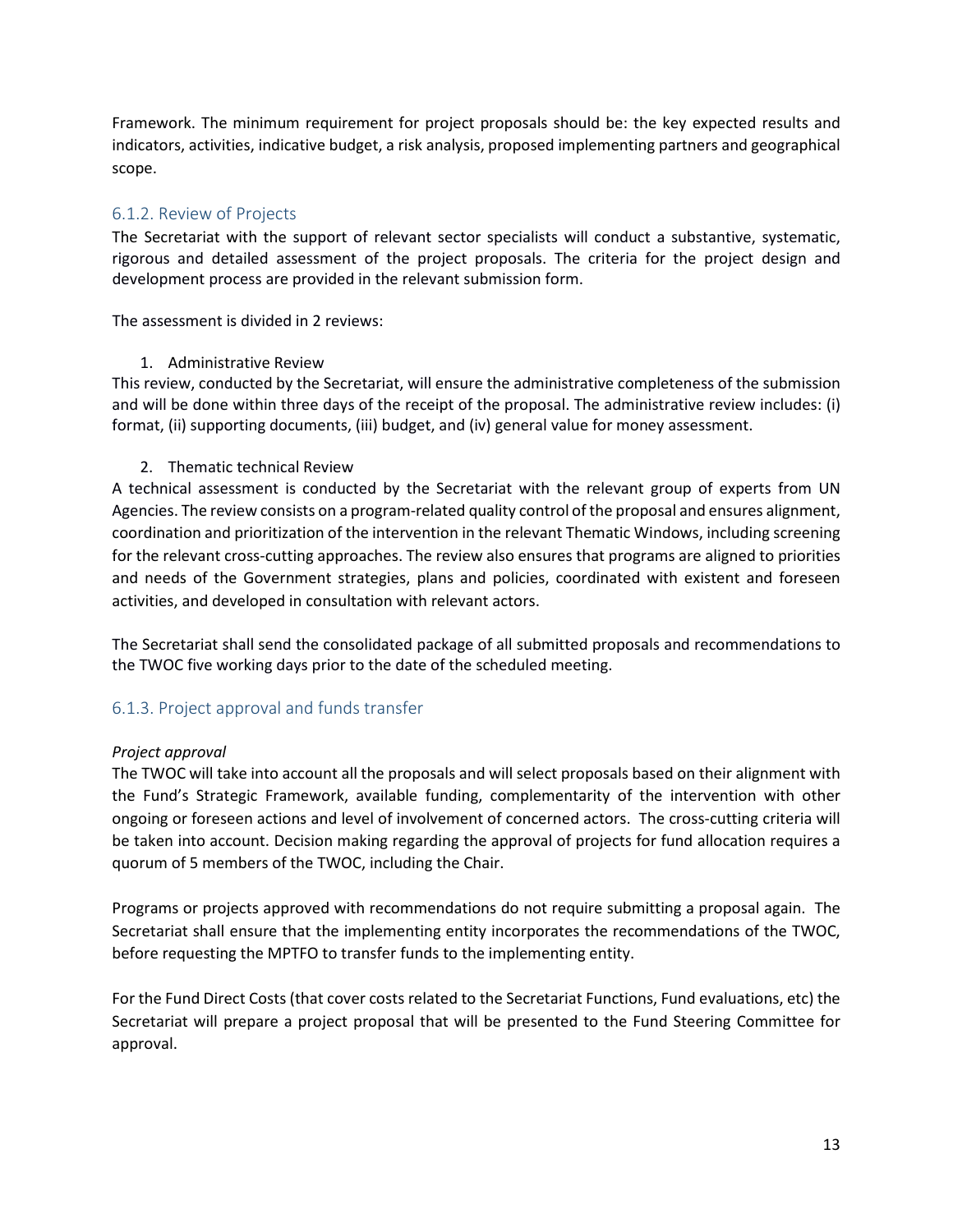The SC/TWOC decisions are recorded in its minutes of meeting, which are consolidated by the Secretariat and shared electronically with SC/TWOC members .

#### *Funds transfer*

The Secretariat shall request the transfer of funds to the Administrative Agent by submitting a Funds Transfer Request (FTR) form, signed by the RC, for the budget allocations approved by the Steering Committee or the Thematic Window Operational Committee. The MPTFO will carry out transfers to implementing entities no later than five working days after the receipt of the FTR. Upon completion of the transfer, the representative of the receiving organization and the Secretariat will be notified through electronic mail.

#### **Figure 2: Project approval cycle**

## <span id="page-13-0"></span>6.2. Rapid cycle

The Implementing Entity submits the project document to the Secretariat. The Secretariat reviews the proposal (with the support of the relevant group of experts if applicable) within no more than 3 working days, at the end of which the project shall be deemed approved on a no-objection basis. The funds transfer follows the same process as the regular cycle.

<span id="page-13-1"></span>This rapid cycle will be used exceptionally, in circumstances where the SC/TWOC considers the rapid launching of interventions necessary (for instance, to respond to emergencies).

## 7. Risk management

The objective of a risk management strategy at the Fund level is facilitating the achievement of the program-related objectives of its interventions in the context of the risk in which it operates.

The Secretariat will develop a risk management strategy whose main objectives are: accelerate Fund implementation and increase its impact, ensure that the Fund's interventions meet the "Do no harm" principles, verify that resources are used for foreseen purposes and improve risk management capacity of national institutions.

The Fund's risk management strategy will encompass the following tasks:

- **Develop shared understanding of risks faced by the Fund**
- **Define risk appetite or tolerance of the Fund (Fund's risk profile)**
- Establish the Fund's policies regarding identified risks (Fund's risk policies)
- **I** Identify or clarify potential compensation from risk taking and seek consensus among stakeholders regarding its management
- **Determine risk treatment through measures of mitigation or adaptation**
- **If the Identify risk holders, control its spreading and define follow-up measures**
- **Establish information strategies and common messages about the risks.**

Every program or project approved by the Fund shall comply with the risk management strategy. The fulfillment of such a strategy will be one of the selection criteria during the process of project evaluation.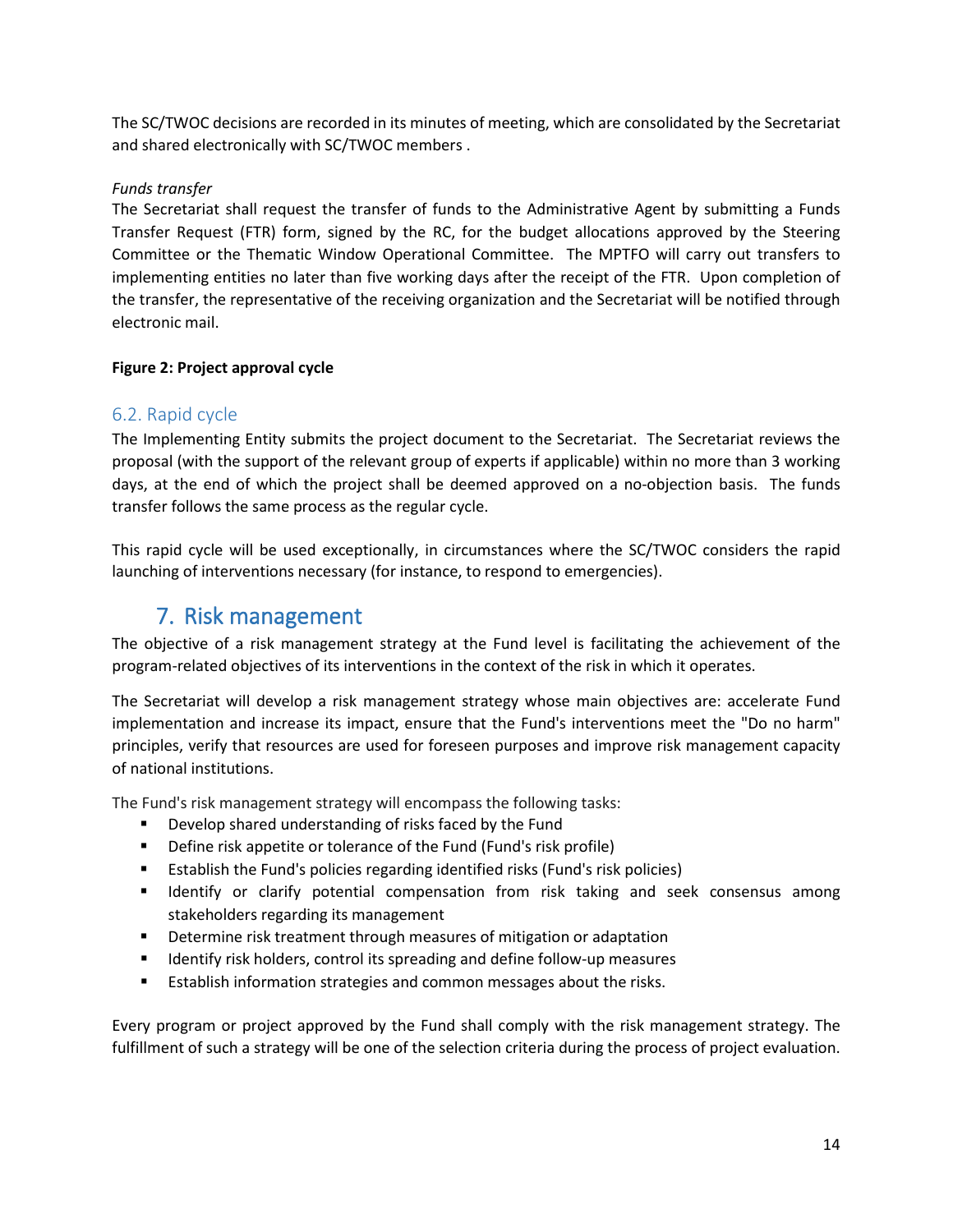# 8. Monitoring, evaluation and reporting

#### <span id="page-14-0"></span>**Monitoring and evaluation:**

The Secretariat is responsible for oversight of the monitoring and evaluation of programmes, providing guidance to implementing entities on performance indicators and methods of data collection and analysis, as necessary. The implementing entities are responsible for continuous monitoring of programme performance against specific outputs and in relation to contributions to relevant outcomes. The Secretariat consolidates programme-level information in a central, results-based management system. Performance data is gathered at outcome and output levels, linking program-related and financial result indicators so evaluators can measure the Fund efficiency and effectiveness.

#### Output level

Output indicators are specific to each programme and reflect changes in skills and abilities, or the new products and services that can be delivered with resources provided by the Fund. Evaluating performance against each output indicator involves taking external factors into account alongside pre-identified assumptions and risks. Implementing entities are responsible for meeting the first level of results, collecting data, and reporting process/findings.

#### Outcome level

Signature outcome indicators are defined in the Result Framework of the Fund. Implementing entities are required to report against selected outcome indicators. The evaluation of performance indicators takes external factors into account, as well as previously identified assumptions and risks in each theory of change. Gathering data is a mandatory element to be reflected in every annual report drafted by implementing entities

#### **Reporting:**

The responsibilities related to reporting are gathered and detailed in the Memorandum of Understanding (section IV) and Standard Administrative Agreements (SAA) (section V).

All the implementing entities will carry out annual and final reports on activities and expenditures according to a common format designed for the Fund.

#### Narrative reports

The Participating UN Organizations will present the following reports to the Secretariat for consolidation and further transmission to the Administrative Agent:

- (a) Annual narrative reports to be provided no more than three months (March 31st) after the end of the calendar year
- (b) Final narrative reports after the end of activities contained in the approved project document, including the final year of such activities, to be submitted no more than four months (April 30th) in the following year after the financial closure of the Fund.

Annual and final reports will exhibit results based on evidence. Annual and final narrative reports will compare actual results against estimated results in terms of outputs and outcomes and they will explain the reasons of higher or lower performance. The final narrative report will also include the analysis of how the outputs and outcomes have contributed to the Fund's global impact.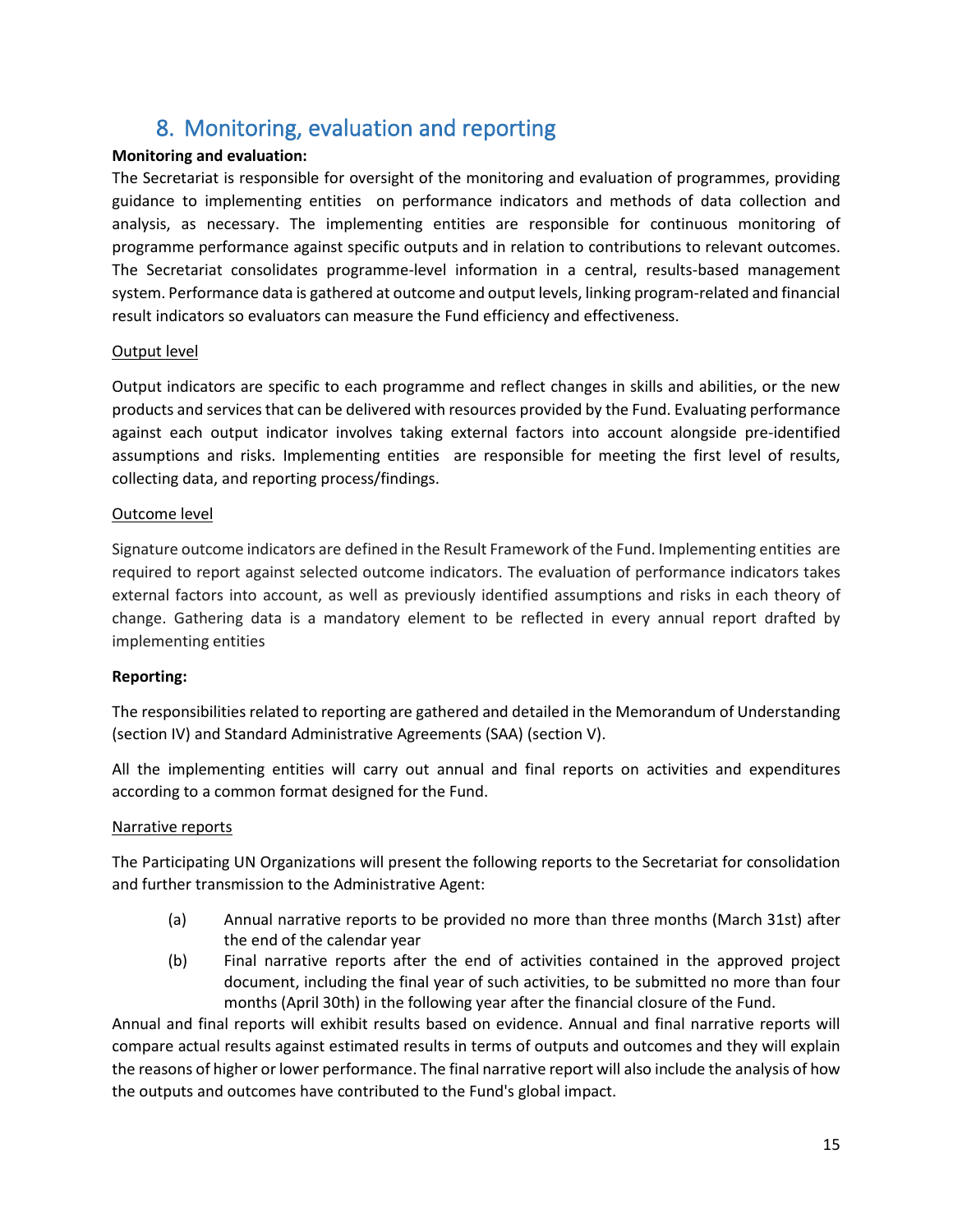#### Financial Reports

The Participating UN Organizations will present the following financial statements and reports to the Administrative Agent for consolidation:

- (a) Annual financial statements and reports to December 31st, regarding released resources by the Fund to them; these shall be provided no more than four months (April 30th) after the ending of the calendar year
- (b) Final certified financial statements and financial reports after the completion of activities contained in the approved project document, including the final year of such activities, to be submitted no more than six months (June 30th) in the following year after the financial closure of the Fund.

Based on these consolidated narrative and financial reports, the Secretariat will prepare annual consolidated reports which will be submitted by the AA to each of the Fund's Contributors and to the Steering Committee as per the schedule established in the Memorandum of Understanding (MOU) and Standard Administrative Agreement (SAA).

# 9. Accountability and transparency

<span id="page-15-0"></span>These clauses are detailed in the legal instruments that will govern the Fund (MOU and SAA).

#### **Accountability:**

The Participating UN Organizations will provide implementation services in accordance with its own financial regulations, rules and policies.

For each project or JP approved for funding, each Participating UN Organization will provide the Secretariat and the MPTFO annual and final reports and financial statements prepared in accordance with their accounting system and reporting procedures, as stated in the legal agreements signed with the Administrative Agent.

Financial audit: the Administrative Agent and the Participating UN Organizations will be audited according to their own financial rules and regulations, in line with the audit framework for multi-donor funds, as agreed by the Audit Internal Services of the Participating UN Organizations and endorsed by UNDG in September 2007.

#### **Transparency:**

The MPTFO website, Gateway (http://mptf.undp.org), is a web-based service portal that provides realtime financial data issued directly from the UNDP accounting system. Once established, the Fund will have a separate page in the Gateway portal which will allow partners and the public at large to follow-up the Fund contributions, transfers and expenses, and access key documents and reports.

The Secretariat and the MPTFO will ensure that the Fund's operations are posted on the Gateway portal. From its side, each implementing entity will take appropriate measures to promote the Fund. Information shared with the media regarding beneficiaries of funding, official press releases, reports and publications will acknowledge the role of the Fund.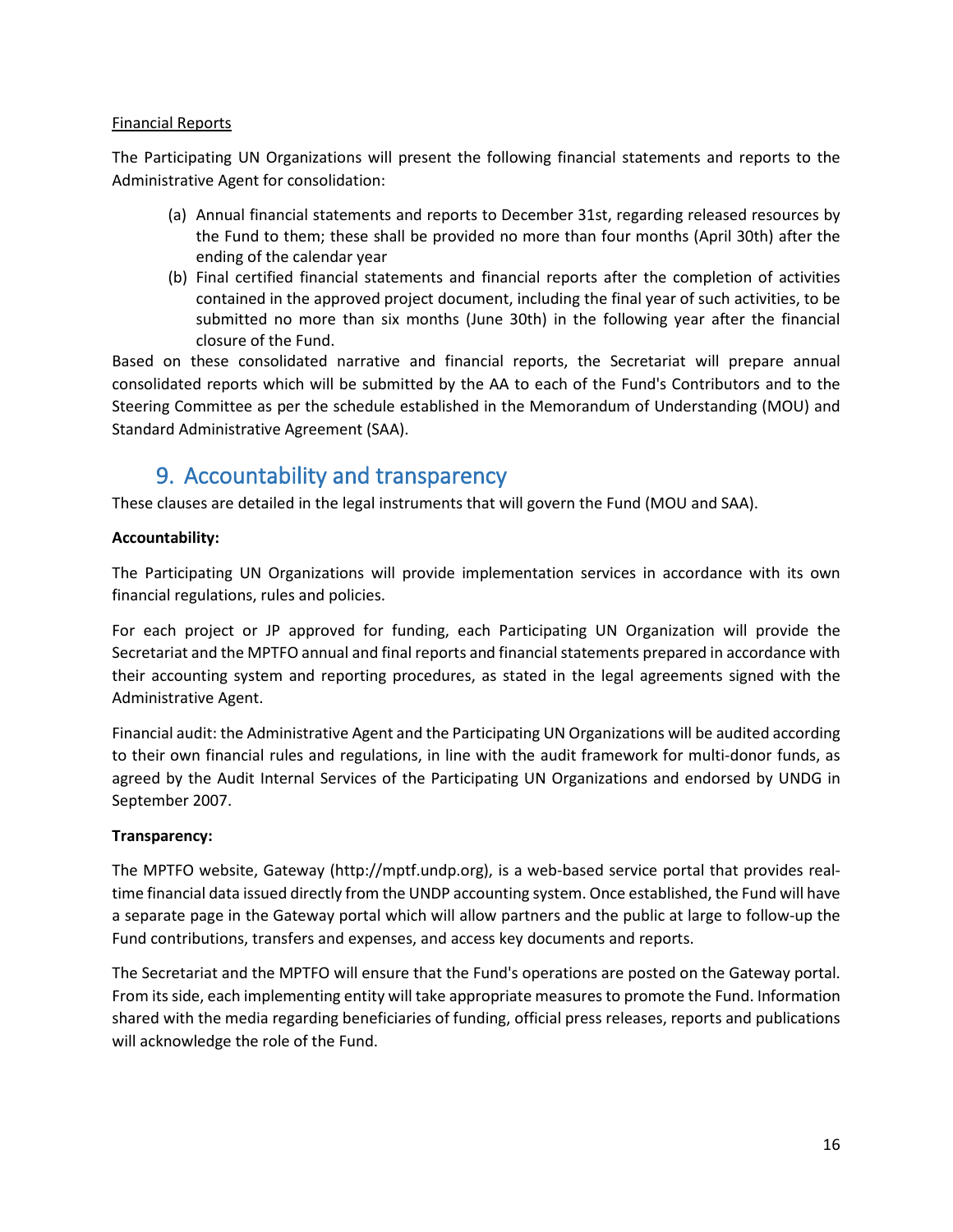# 10. Amendments, duration and termination

<span id="page-16-0"></span>The Steering Committee will be able to modify any of the provisions of these terms of reference, including the Fund's duration.

The Fund was established upon signing of the Memorandum of Understanding and will terminate upon completion of all programmes funded through the Fund and after satisfaction of all commitments and liabilities. This fund will have the same duration as the present UNSDCF cycle that runs until the end of 2022.

Unless the Steering Committee decides otherwise, after the Fund's closure the contractual liabilities undertaken by the Fund under these terms of reference or any complementary agreements, including agreements signed with third parties, before receiving the corresponding notice of closure, will not be affected by this closure.

**Annex 1: Window Briefs Annex 2: Fund's results matrix Annex 3: Risk matrix Annex 4: Fund's operations manual** 

**Annex 5: Windows Programmatic Framework**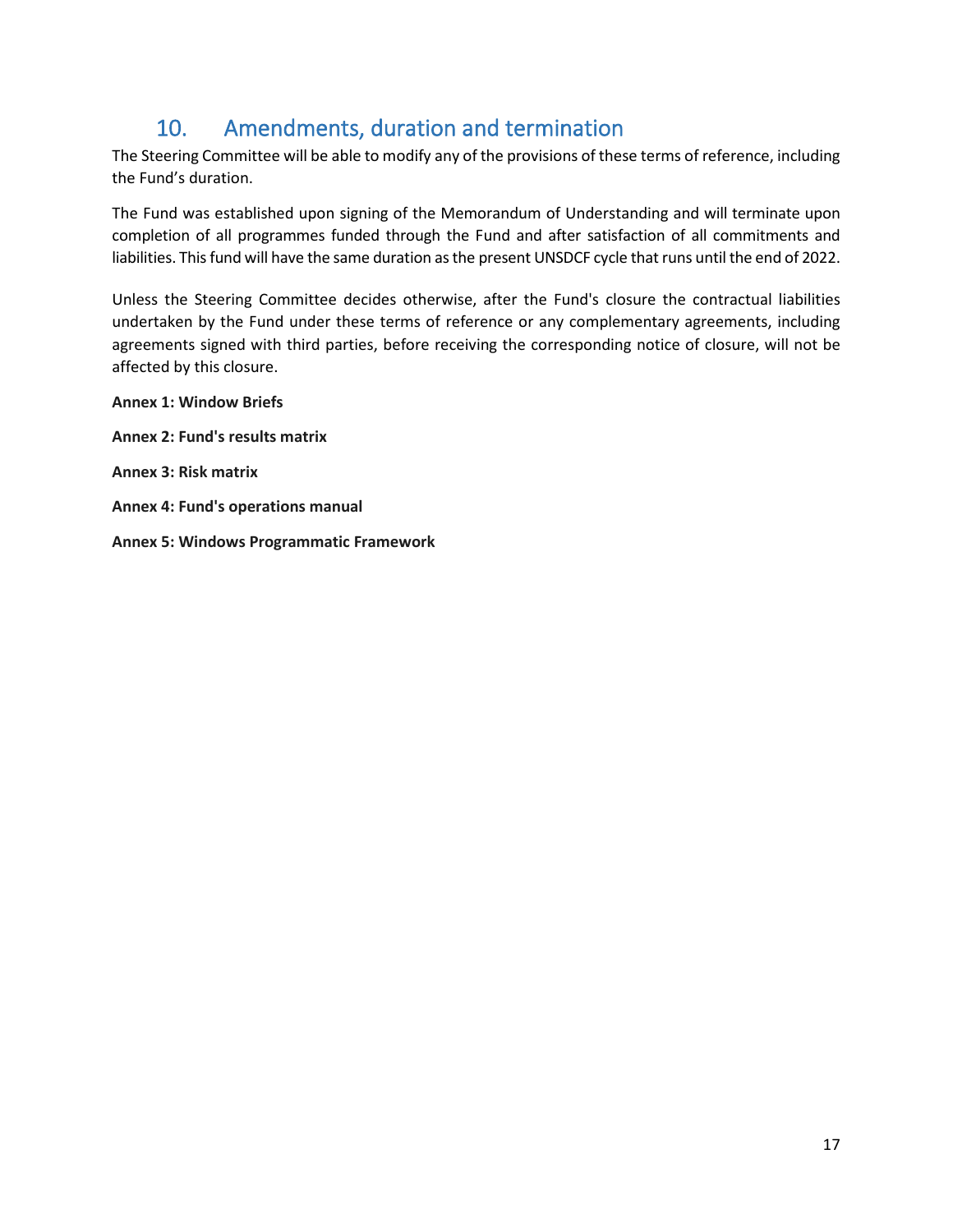## **Annex – Window Briefs**

## **Sri Lanka SDG Fund: Peace Window**

#### **Introduction**

The "Sustaining Peace" agenda $[1]$ , is a key objective for the United Nations system, national governments and is a priority element of the UN's prevention agenda, globally, and in Sri Lanka. Sri Lanka has witnessed the negative impacts of violence and conflict throughout much of its history. The positive influence of peace on advancing human development within Sri Lanka's communities is self-evident. The human and financial costs of responding to violent conflict rather than investing in its prevention are unsustainably high, requiring broad and deep support for building and sustaining peace. The UN Charter highlights the critical relationship between peace and security, development, and human rights. Sri Lanka, and United Nations' Member States at large, reaffirmed these interlinkages when they endorsed and adopted the 2030 Agenda for Sustainable Development as the framing document for collective efforts to build peaceful, just, prosperous and inclusive societies. Inclusive and sustainable development, anchored in the protection and promotion of human rights and the goal of Leaving No One Behind (LNOB), is the best defence against violence and conflict, and the pathway to ensure sustainable peace.

The "Peace Window" will work towards advancing the sustaining peace agenda in Sri Lanka, supplemented by the Women and Youth Peace and Security agendas. It will provide for a range of peace and development initiatives that encompass, and build upon, previous and current peacebuilding programmes, as well as working towards achieving the Sustainable Development Goal (SDGs) with a key focus on SDG 16 to "*Promote peaceful and inclusive societies for sustainable development, provide access to justice for all and build effective, accountable and inclusive institutions at all levels*".

In September 2015, Sri Lanka and all other 192 United Nations member states adopted the 2030 Agenda for Sustainable Development at the UN General Assembly. The SDGs are a human rights-based approach to human development and are notable for the ambitious and critical inclusion of SDG 16. Shortly thereafter, in October 2015, Sri Lanka co-sponsored Resolution 30/1 entitled, "Promoting reconciliation, accountability and human rights in Sri Lanka" at the 30th Session of the United Nations Human Rights Council (UNHRC). In 2017 and again in 2019 the Sri Lankan Government co-sponsored fresh resolutions 34/1 and 40/1 which reaffirmed the commitments under Resolution 30/1 and also gave more time for Sri Lanka to fulfil its commitments on reconciliation and transnational justice.

In 2016, the UN, and the then Government of Sri Lanka, developed the Peacebuilding Priority Plan (PPP) designed to promote peacebuilding and human rights in Sri Lanka.<sup>[2]</sup> The PPP, supported by the UN Peacebuilding Fund, is due to phase out in September 2020. In the meantime, in 2019, to continue the promotion of peace programming, the UN, government and development partners developed the Joint Programme for Peace (JPP)<sup>[3]</sup> which was partially influenced by the PPP. While the new government of Sri Lanka withdrew its co-sponsorship of Resolution 30/1 in February 2020 there remains considerable and expansive scope for working collaboratively on sustaining peace in Sri Lanka, especially as it pertains to SDG 16.

In December 2019, the government unveiled the national policy framework that gives priority to security, growth and meeting youth aspirations within an SDG based approach to national development. The new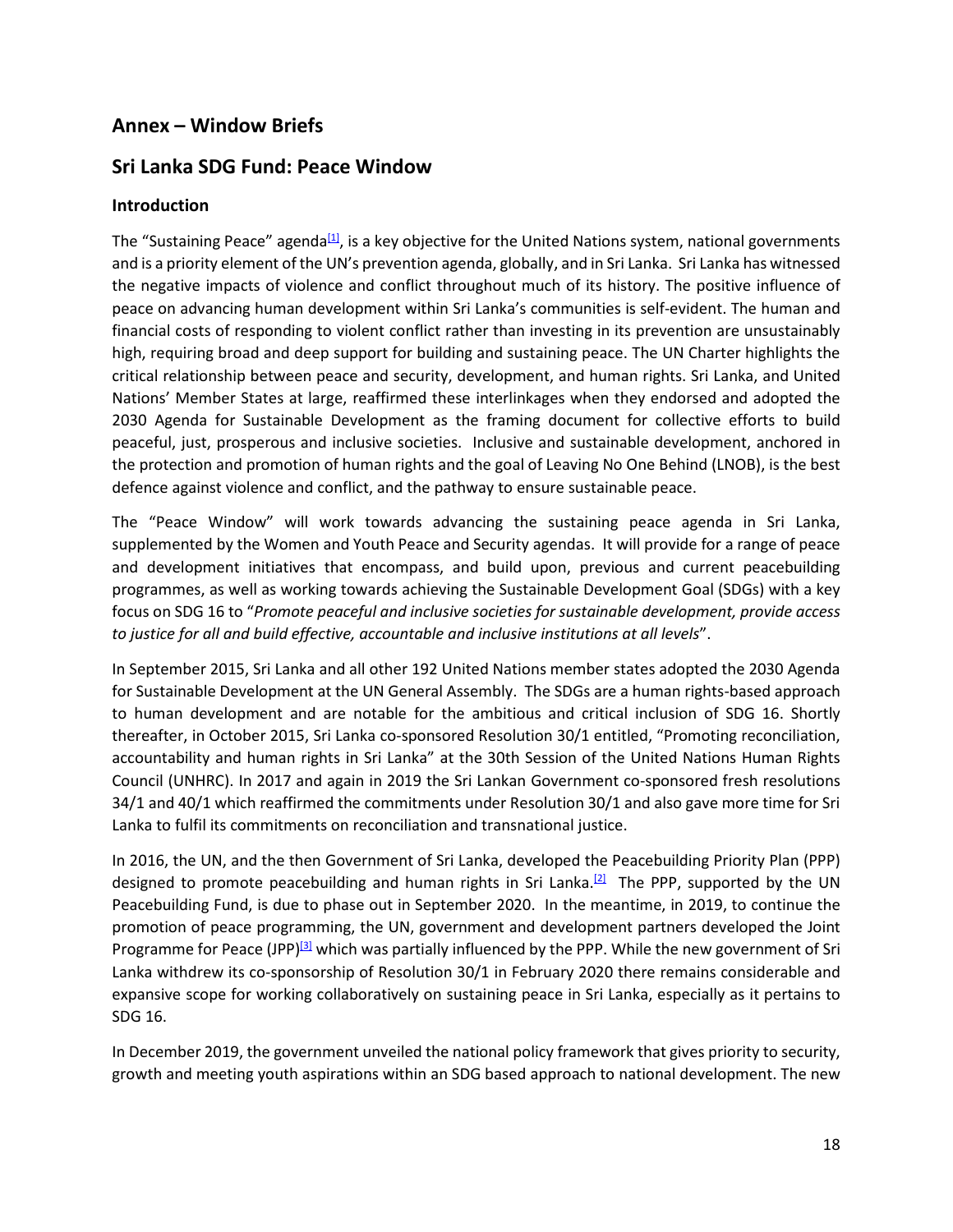governing cycle will also offer a period for building comprehensive partnerships with government on the SDGs which has been identified as a national priority.

#### **Scope of the window**

The new government takes over at a time of ongoing peace and development challenges in the form of slow economic growth, elements of polarization in society not to mention the COVID-19 pandemic. Reconciliation and peacebuilding will remain a priority for national development but within a framework that emphasises the Sustainable Development Goals, and in particular SDG 16, and human rights.

Whilst recognizing that the Government of Sri Lanka has the primary responsibility for the development, implementation, and resourcing of sustaining peace measures in Sri Lanka, the international community remains engaged and committed to supporting national efforts. Development partners can support the Government to address its commitments in accordance with international standards, to include meaningful participation of civil society, especially vulnerable groups, and to move forward in an interlinked and mutually reinforcing manner.

Likewise, the UN and development partners recognize that there are opportunities for greater harmonization of assistance, with the effectiveness of support likely to increase through more dedicated coordination and joint programming. Much of the work on issues of peace and development, peacebuilding and SDG 16 is complex, inter-linked and mutually reinforcing. It will benefit from implementing agencies closely sharing knowledge, complementing each other's expertise and working side by side.

As the main source of international support for the PPP will end in late 2020, namely the UN Peacebuilding Fund, it is considered timely to establish this Multi-Partner Trust Fund (MPTF) window to provide a longterm and integrated approach to supporting peace initiatives by bringing together multiple partners in a coordinated manner. Multi-donor support will communicate to the Sri Lankan Government and its citizens the centrality of sustaining peace measures in the country's national development trajectory, mindful especially of Sri Lanka's post conflict issues.

Guided by the Peacebuilding Priority Plan (2015) and Matrix Review (2018) funded by the UN Peacebuilding Fund,the prime goal of this window is to contribute towards sustaining peace in Sri Lanka by harnessing support from multiple partners for strategic, coherent, and sustainable interventions.

The window builds upon the four existing priority areas, or pillars, of the PPP, and now the JPP. These being 1) Dealing with the past; 2) Social Cohesion/ Reconciliation; 3) Governance 4) Durable Solutions and Resettlement. It will also include key elements of SDG 16, including but not limited to, access to justice, violence and crime reduction, institutional capacity building, the prevention of violent extremism, hate speech and the countering of terrorism. In due course, emphasis on these priority areas will evolve as UN and national government needs and requirements adjust over the course of time.<sup>[4]</sup>

1. The **Dealing with the past** pillar is currently active under both the PPP and JPP, mostly addressing transitional justice interventions resulting from HRC Res 30/1. While it remains committed to a credible victim centric process of accountability, truth-seeking, reparations for past violations and guarantees of non-recurrence in line with international standards and obligations, the new Sri Lanka government's priorities within TJ are under consideration and areas of alignment would need to be identified and explored. Recognizing that dealing with the past is a critical precursor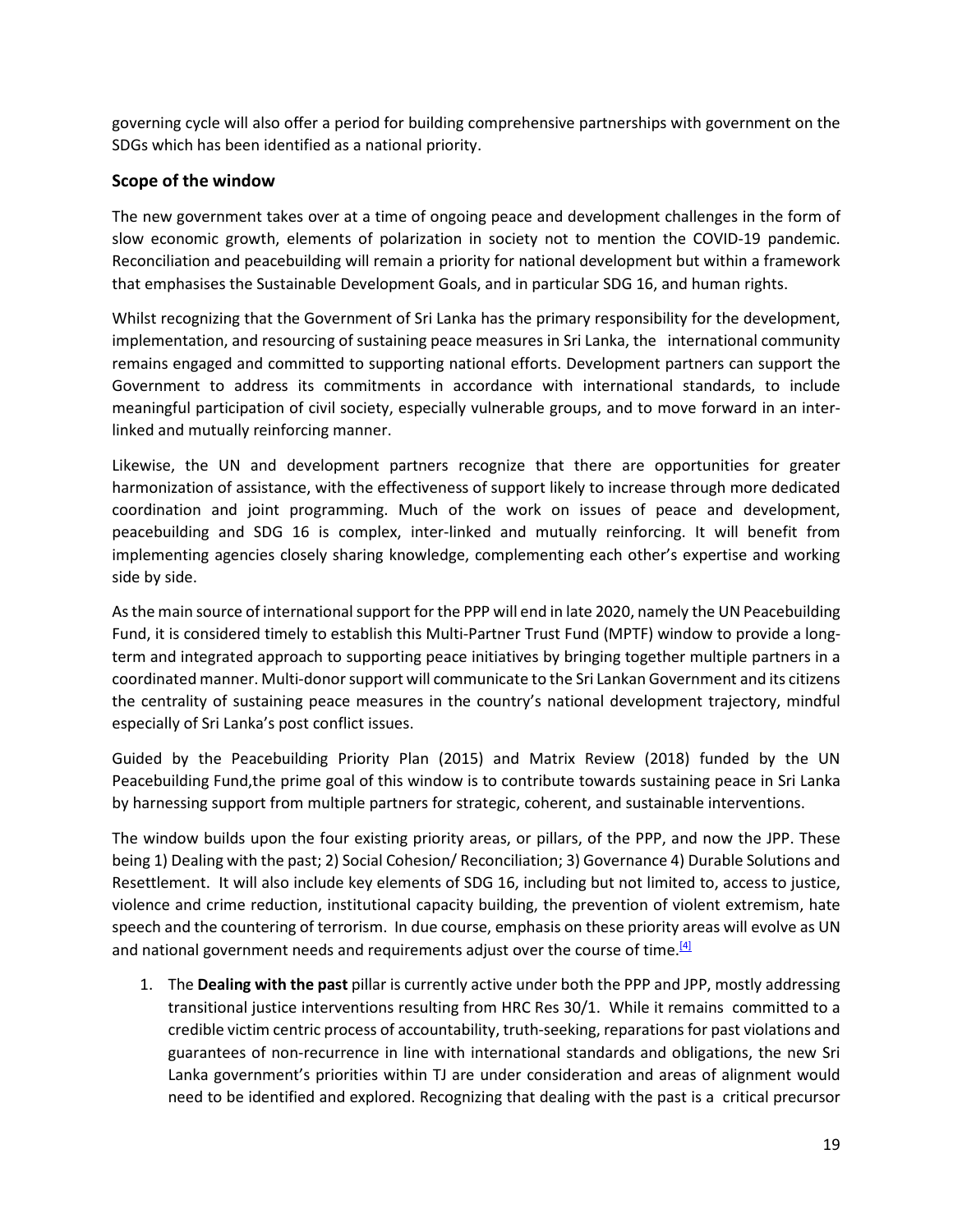to achieving sustainable peace in Sri Lanka, the UN will continue for the time being to support the TJ State-led mechanisms and processes already in place (e.g. Office on Missing Persons (OMP) and the Office for Reparations (OfR)) including facilitating victim groups and CSO engagement with these and other mechanisms and processes in accordance with international human rights standards.

- 2. The **Social Cohesion/Reconciliation** pillar has been recently resourced under the JPP, and there is considerable scope for scaling up engagement. It focuses on initiatives that directly strengthen inter-ethnic relationships and mutual understanding, and in doing acts to sustain peace among communities. Engagement under this pillar would include support towards inclusive education; strengthening of institutions to implement the Official Languages Policy; addressing drivers of inter-communal tensions such as hate speech and other forms of extremism and promoting youth participation in governance platforms. Critically, it also addresses sexual and gender-based violence against women and girls; empowering women and youth, as per UN Security Council Resolution (UNSCR) 1325 (Women Peace and Security) and UNSCR 2250 (Youth Peace and Security) among other themes to maintain the momentum of peace. The activities will encourage working at multiple levels to create infrastructures for peace that promote dialogue, mutual understanding and peaceful co-existence.
- 3. The **Good Governance and SDG 16** pillar has to date not been sufficiently resourced under the PPP or the JPP and as such presents a key opportunity for the UN Sri Lanka SDG Fund. With a focus on SDG 16[5], this pillar adopts a comprehensive approach with an emphasis on addressing the structural factors that have been drivers of conflict, with the aim of resolving injustice which in turn would maintain public support for peace. It also serves to directly support much of the new National Policy Framework. The interventions under this pillar aim to support further strengthening of state and independent institutions to fully embed a democratic culture, the rule of law and that promotes equal and transparent access to services and opportunities. Directly complementing this support, the pillar will also engage with civil society organisations to strengthen community led mechanisms and voices. This pillar will engage both women and youth to ensure their participation and representation in decision making processes. Key areas of work for this pillar will include but not be limited to: a) Access to justice initiatives such as working to review the bail system and remand cases, improve active case management, develop improved court efficiencies, introduce modern and cost-efficient sentencing options; b) Violence and illicit crime reduction interventions including, but not limited to, community safety programming, developing early warning mechanisms, enhanced maritime border control, port security, and protection of natural resources for coastal communities; c) building inclusive and just state institutions with engagements on security sector development with particular reference to the police and prison services including addressing barriers to entry, retention and promotion for women and minority groups and establishing and enforcing an institutional culture of professionalism and integrity; d) support to victims of crime (including GBV, child exploitation and victims of trafficking), enhanced victim and suspect interviewing skills for investigators, measures to encourage victims of crime to report crime, measures to encourage victims of crime to give evidence in court, advocacy for victims; and e) rule of law and human rights based approaches to preventing violent extremism and countering terrorism.<sup>[6]</sup>
- 4. The **Resettlement and Durable Solutions** pillar is currently operational under the JPP. It focuses on the operationalisation of the National Policy on Durable Solutions for all conflict affected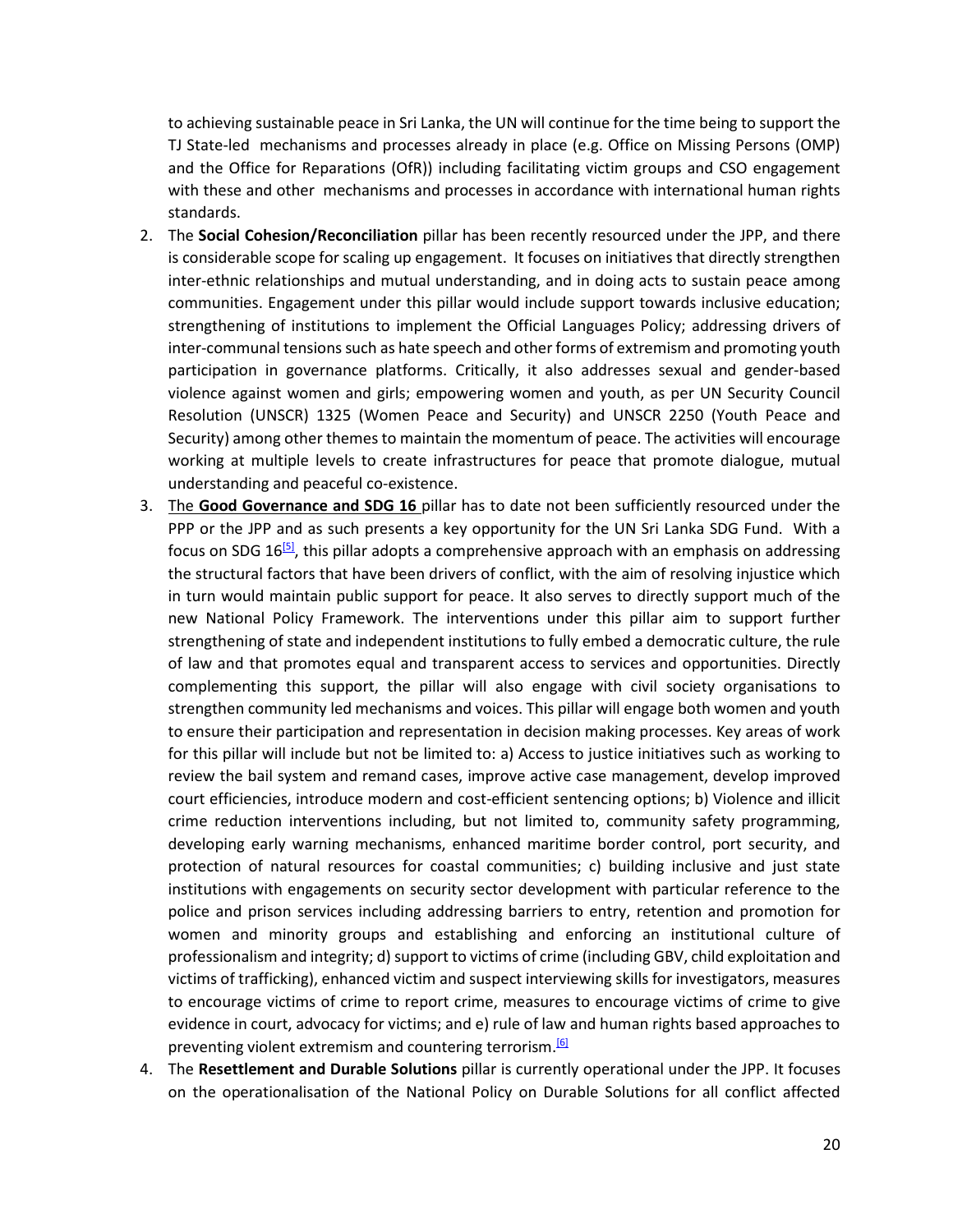persons. It combines providing immediate impact initiatives that address the critical socioeconomic needs of newly resettled communities with technical support to the Government to put in place policies and systems that will continue to facilitate the return and reintegration of all forms of returnees. Support will be provided to temporary shelter and community infrastructure development; livelihood support through cooperatives; economic empowerment of women and youth; advocacy on land release and return; and awareness and technical support on mine clearance/ mine risk education.

#### **Results Focus**

#### Theory of Change

IF Sri Lanka has access to strategically targeted, harmonized and sustainable international assistance,

THEN it will be better able to move forward on its objectives and commitments towards sustaining peace through processes that are comprehensive, principled, and human rights based,

THUS, enabling Sri Lankan society to have restored confidence in State institutions, thereby preventing violations and abuses from happening again and contributing to long term peace and prosperity.

#### Results framework

**Outcome 1: Dealing with the past -** Government and other actors contribute towards a credible, victimcentric process of accountability, truth-seeking, reparations for past violations and guarantees of nonrecurrence in line with international standards and obligations.

Output 1.1 The UN in Sri Lanka provides strategic, coherent, timely and targeted support to advance both established and eventual emerging transitional justice mechanisms.

Output 1.2 The UN in Sri Lanka will promote gender equality in securing peace dividends by enhancing protection of women and girls' human rights, physical and mental health and security; enhancing Women's participation in decision-making processes, socio-economic recovery processes and responses related to conflict prevention

**Outcome Two: Social Cohesion/Reconciliation-** Positive relationships and mutual understanding between and among different groups contribute to peaceful co-existence and a sense of belonging in Sri Lanka.

Output 2.1 The UN in Sri Lanka provides strategic, coherent, timely and targeted support to strengthen reconciliation and social cohesion.

Output 2.2. The UN in Sri Lanka will promote gender equality in securing peace dividends by enhancing protection of women and girls' human rights, physical and mental health and security; enhancing women's participation in decision-making processes, socio-economic recovery processes and responses related to conflict prevention.

**Outcome Three: Governance and SDG 16 -** State institutions effectively, efficiently, equitably and transparently respond to the priorities of the population.

Output 3.1 The UN in Sri Lanka provides strategic, coherent, timely and targeted support to enhance the state institutions to effectively, efficiently, equitably and transparently respond to the priorities of the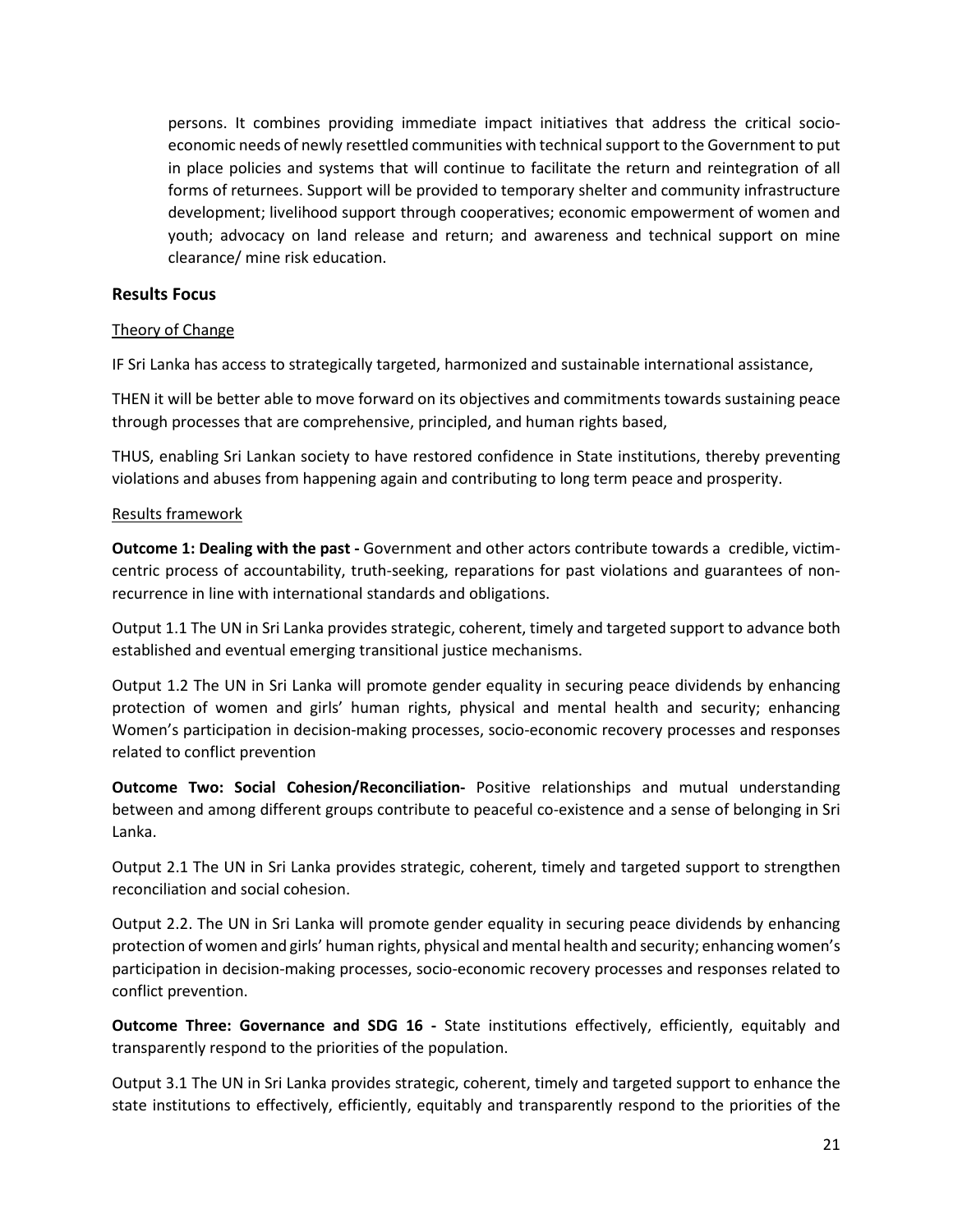population and for civil society groups to actively engage in oversight of the development of public policy and practice.

**Outcome Four: Resettlement-** The State prioritizes sustainable return, resettlement, and/or local integration of conflict-displaced persons (IDPs, IDP returnees, and refugee returnees) in a safe and dignified manner to rebuild lives and communities.

Output 4.1 The UN in Sri Lanka provides strategic, coherent, timely and targeted support towards the resettlement process in the Northern Province and Eastern Province with an emphasis on ensuring durable solutions and promoting confidence in the process.

 $\overline{\phantom{a}}$ 

<sup>[3]</sup> The JPP, launched in 2019, runs through to 2022 and is currently supported by the United States, the United Kingdom, Canada, and Australia. Full details here: http://mptf.undp.org/factsheet/fund/LKP00.

[4] Once the SDG Fund is operational that MPTFO will arrange for the JPP to be moved to the fund as a joint programme under the Peace window rather than standalone as is now the case. It is intended there will be one governance structure for the window and the JPP, to be developed in consultation with the donors, taking account of any bureaucratic and financial obstacles to avoid disruption of activities. For example the JPP governance level could initially run parallel with the window governance structure in back to back meetings, until the scope of the window is fully clarified and the JPP review completed in relation to consultations with government

[5] Goal 16. Promote peaceful and inclusive societies for sustainable development, provide access to justice for all and build effective, accountable and inclusive institutions at all levels

- 16.1 Significantly reduce all forms of violence and related death rates everywhere
- 16.2 End abuse, exploitation, trafficking and all forms of violence against and torture of children
- 16.3 Promote the rule of law at the national and international levels and ensure equal access to justice for all

16.4 By 2030, significantly reduce illicit financial and arms flows, strengthen the recovery and return of stolen assets and combat all forms of organized crime

16.5 Substantially reduce corruption and bribery in all their forms

16.6 Develop effective, accountable and transparent institutions at all levels

16.7 Ensure responsive, inclusive, participatory and representative decision-making at all levels

16.8 Broaden and strengthen the participation of developing countries in the institutions of global governance

16.9 By 2030, provide legal identity for all, including birth registration

16.10 Ensure public access to information and protect fundamental freedoms, in accordance with national legislation and international agreements

16.a Strengthen relevant national institutions, including through international cooperation, for building capacity at all levels, in particular in developing countries, to prevent violence and combat terrorism and crime

16.b Promote and enforce non-discriminatory laws and policies for sustainable development

[6] Any support to non-UN security forces would be subject to the requirements of the UN Human Rights Due Diligence Policy (HRDDP).

 $\frac{111}{11}$  https://www.un.org/peacebuilding/content/report-secretary-general-peacebuilding-and-sustaining-peace

 $\boxed{2}$  In direct support of the Resolution, the Government and the UN developed the Peacebuilding Priority Plan (PPP) that was launched by the President and the UN Secretary General in 2016. The plan identifies strategic peacebuilding priorities organized in four pillars, namely: transitional justice, reconciliation, good governance, and resettlement and durable solutions. The total cost of the PPP is estimated at USD130million, and up to 2020 the UN and development partners have contributed USD30million. Implementation of the PPP is governed by the Peacebuilding Board which is co-chaired by the Foreign Secretary, Secretary-General of the Secretariat for the Coordination of Reconciliation Mechanisms (SCRM) and UN Resident Coordinator and includes representation from the presidential secretariat, thirteen line ministries, development partners (EU and Japan), and civil society organisations.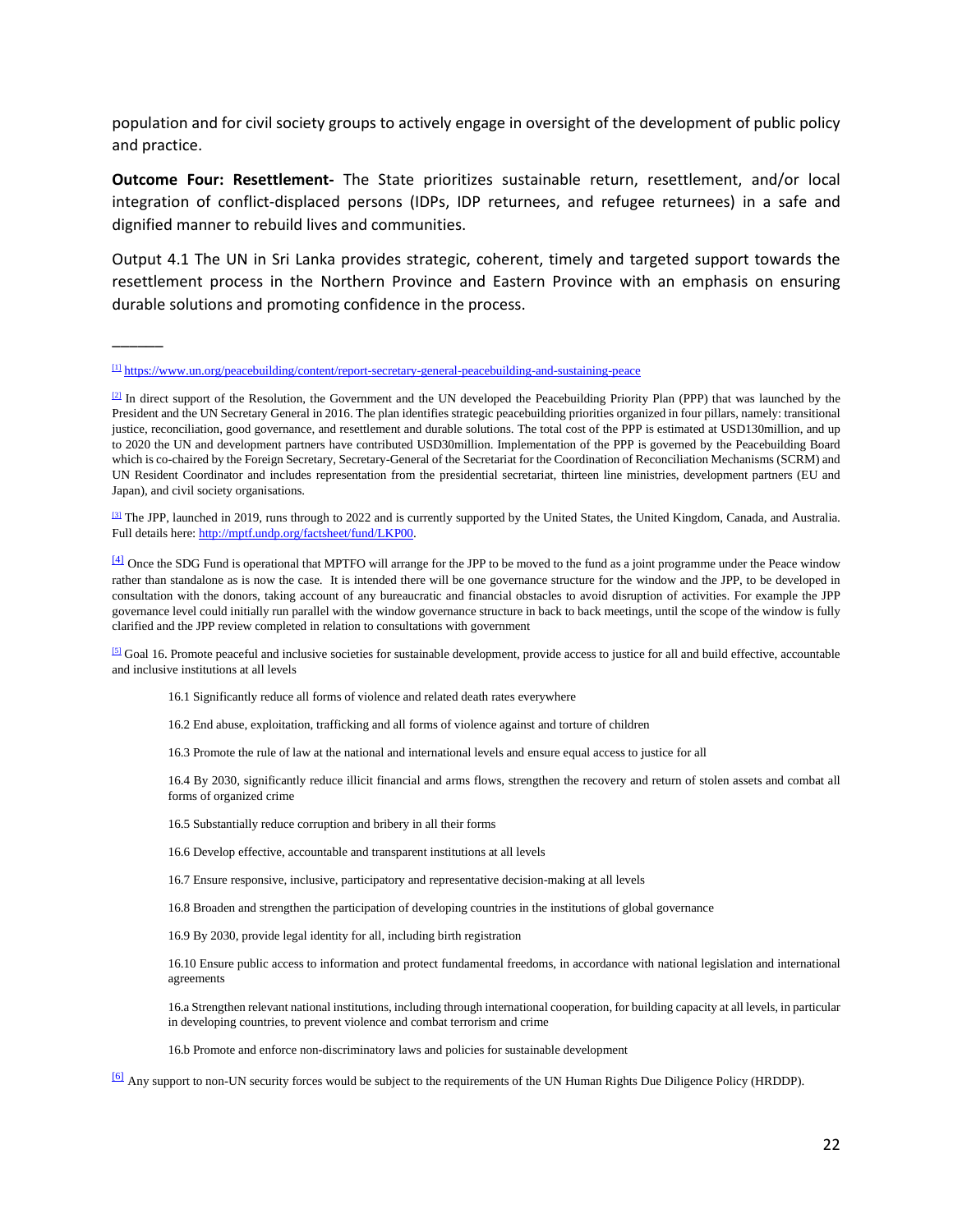#### **Sri Lanka SDG Fund: Resilience Window**

#### *Introduction*

*Resilience* is the ability of a system, community or society exposed to hazards to resist, absorb, accommodate to and recover from the effects of a hazard in a timely and efficient manner, including through the preservation and restoration of its essential basic structures and functions.<sup>[1]</sup> In a development context there is also the expectation that building resilience over time should also address deficiencies in the structures to achieve the goals of the 2030 Agenda and SDG targets, that is to build back better.

As a disaster-prone country, Sri Lanka experiences cyclical humanitarian emergencies and disasters. Humanitarian assistance is designed to save lives and alleviate suffering during and in the immediate aftermath of emergencies. Development assistance, on the other hand, responds to ongoing structural issues, particularly systemic poverty, that may hinder economic, institutional, and social development in society and assists in building capacity to ensure resilient communities and robust and sustainable development. Humanitarian and development assistance are interconnected and often both contain humanitarian and development components.

The UNSDF 2018-2022 priorities focus on areas of development where the UN system can provide support to the Government in realising national targets to realise the SDGs and the 2030 Agenda. This includes a commitment to 'leaving no one behind' and 'reaching those furthest behind first' and makes specific references to people affected by humanitarian emergencies and those who may be "unaccounted for" within legal and administrative frameworks, and therefore face multiple levels of discrimination. These global agendas create a common framework under which both humanitarian and development actors can work together to ensure the safety, dignity and ability to thrive for the most vulnerable and at-risk populations.

#### *Scope of the window*

Due to the interdependent nature of challenges like climate change and environmental degradation, conflict, pandemics and population growth, multidimensional responses are called for, mixing humanitarian short-term assistance with early recovery interventions and longer-term development investments. This approach and understanding guides the actions of the UNCT in implementation of the UNSDF for 2018-2022, as it seeks to build these stronger linkages between humanitarian, economic and development interventions, including through resources made available in this Fund window.

UN Sri Lanka's work with Government on **Climate Change** is guided by UNSDF Strategic Outcome 4: Enhancing Resilience to Climate Change and Disasters and Strengthening Environmental Management. Building climate resilience is a continuing and long-term process that will require Sri Lanka to strengthen the peoples' adaptive capacity, as well as institutional and regulatory frameworks for climate adaptation. Addressing the impact of climate change is critical to addressing inequalities and vulnerabilities, as well as sustaining peace. Ensuring equitable access to natural resources, in light of existing land, population and climate pressures, will help reduce conflict risk. Improved natural resource and infrastructure management will require more effective oversight and enforcement mechanisms, which increasingly involve the public and civil society. Reducing climate and disaster risk will require addressing overlapping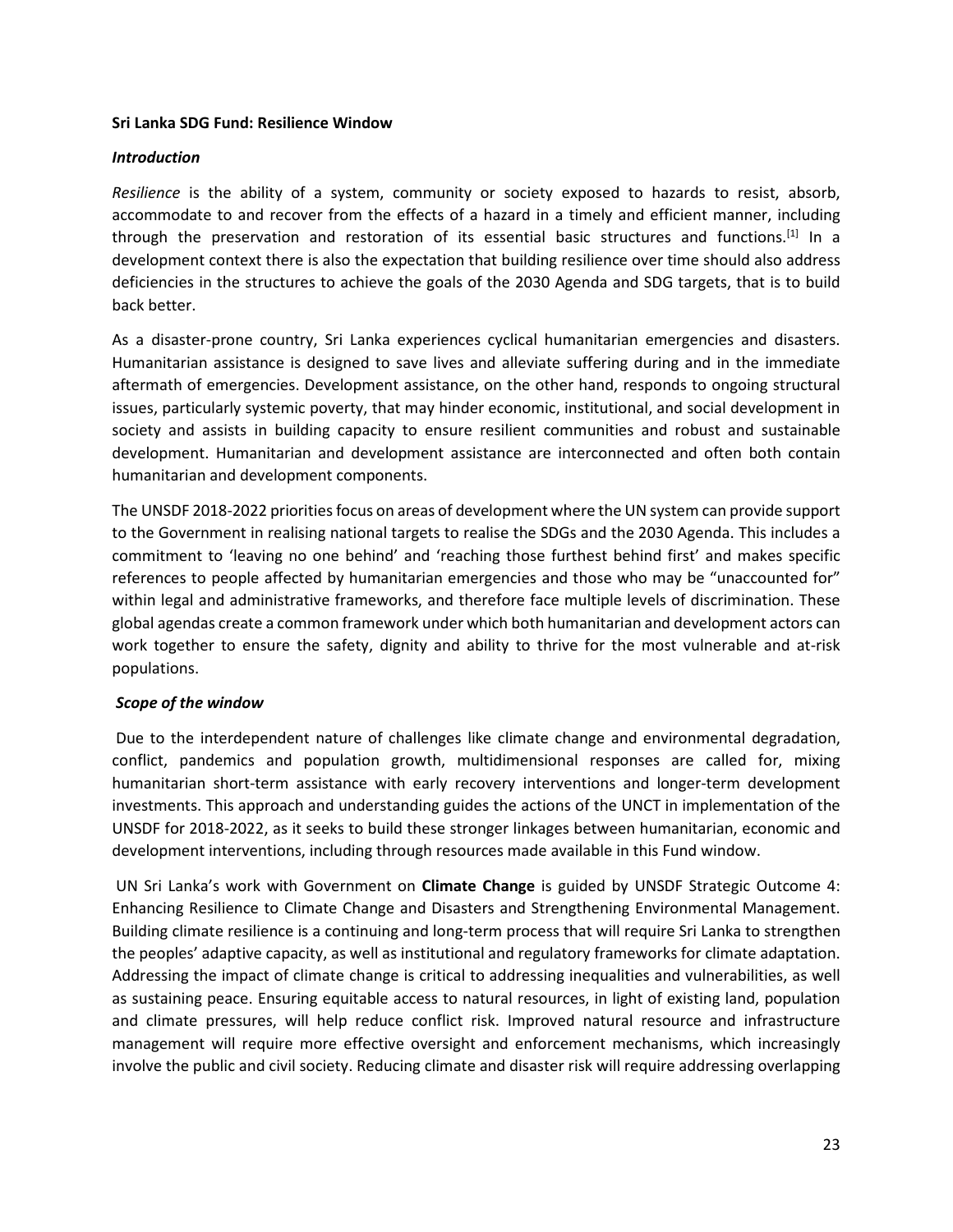institutional mandates through coherent policy and strategy making, filling capacity gaps, and integrating environmental, climate and disaster considerations into development planning.

The UNSDF has been developed with consideration for the impacts of extreme weather events as well as climate change, including droughts, floods and increasingly unpredictable weather patterns, on Sri Lanka's agricultural sector. Since 2015 a National Emergency has not been declared in Sri Lanka but a range of medium to small-scale natural disasters have been occurring on a frequent basis impacting hundreds of thousands of people in districts across the country. This has been mainly due to heavy rains leading to landslides and floods or sometimes drought due to extended dry spells. The Monsoons in 2016 and 2017 had wide-scale impact and led to loss of life and livelihood, damage to housing and temporary displacement.

The low level of productivity and yields of agricultural production, as practiced by the majority of farmers in Sri Lanka, reduces the country's overall resilience and adaptive capacities for change. With a population expected to grow to 24 million by 2050 and with rising wealth leading to changing sustainable management of natural resource such as land, forests, wildlife, and fish stocks and of the fragile ecosystem of Sri Lanka is becoming increasingly challenging. Furthermore, the people of Sri Lanka are expressing concerns over the risks associated with human settlements in flood-prone areas, reclamation of wetlands, availability and quality of drinking water and proper management of solid and liquid waste.

Despite the several innovative attempts and initiatives of both the Government, and Non-Government sector, the mainstreaming of Climate Change Adaptation (CCA) & Disaster Risk Reduction (DRR) into national and sub national level development planning as well as the national budgeting and financing processes in Sri Lanka has been weakened due to Government entities being unable/unwilling to breakdown their siloed approaches, preferring to preserve their institutional mandates and budgets. Over the past two years, WFP and UNICEF worked together to strengthen resilience to disasters in Sri Lanka by improving real-time information management systems and strengthening the capacity of government officials, communities and children on disaster preparedness, risk reduction and disaster response in nine out of 25 of the most vulnerable districts in Sri Lanka at both institutional and community levels. Based on this experience there is recognition that a more holistic approach to disaster risk management is needed, thus introducing a focus on strengthening capacities to reduce, mitigate and manage disaster risk while continuing to strengthen inclusive preparedness and response systems.

In addition to the cyclical threat of sudden and slow-onset disasters, Sri Lanka is now dealing with the threat posed by the COVID-19 pandemic. A compound disaster, be it a flood or drought, during the ongoing COVID-19 crisis would put national systems under even greater pressure, and any response would be hampered by mobility restrictions, access challenges, safety considerations and limited resources.

In a similar manner, UNSDF Strategic Outcome 3 focuses on **Human security and socio-economic resilience**, especially the vulnerable and marginalised groups of children, youth, women, elderly and disabled, so they benefit equitably from dynamic and responsive social protection systems. Sri Lanka's development progress has dramatically improved and maintained progress in many key social development indicators, as reflected in increased life expectancy, reduced infant and maternal mortality rates, increased school enrolment, achievement of gender parity in schools, and the country's reduced poverty rate. However, social progress and economic growth have not been even and inclusive, and inequalities and inequities have grown. Increasing urbanization and the demographic transition facing Sri Lanka do not only accelerate the growth of inequities, but also bring forward other issues which must be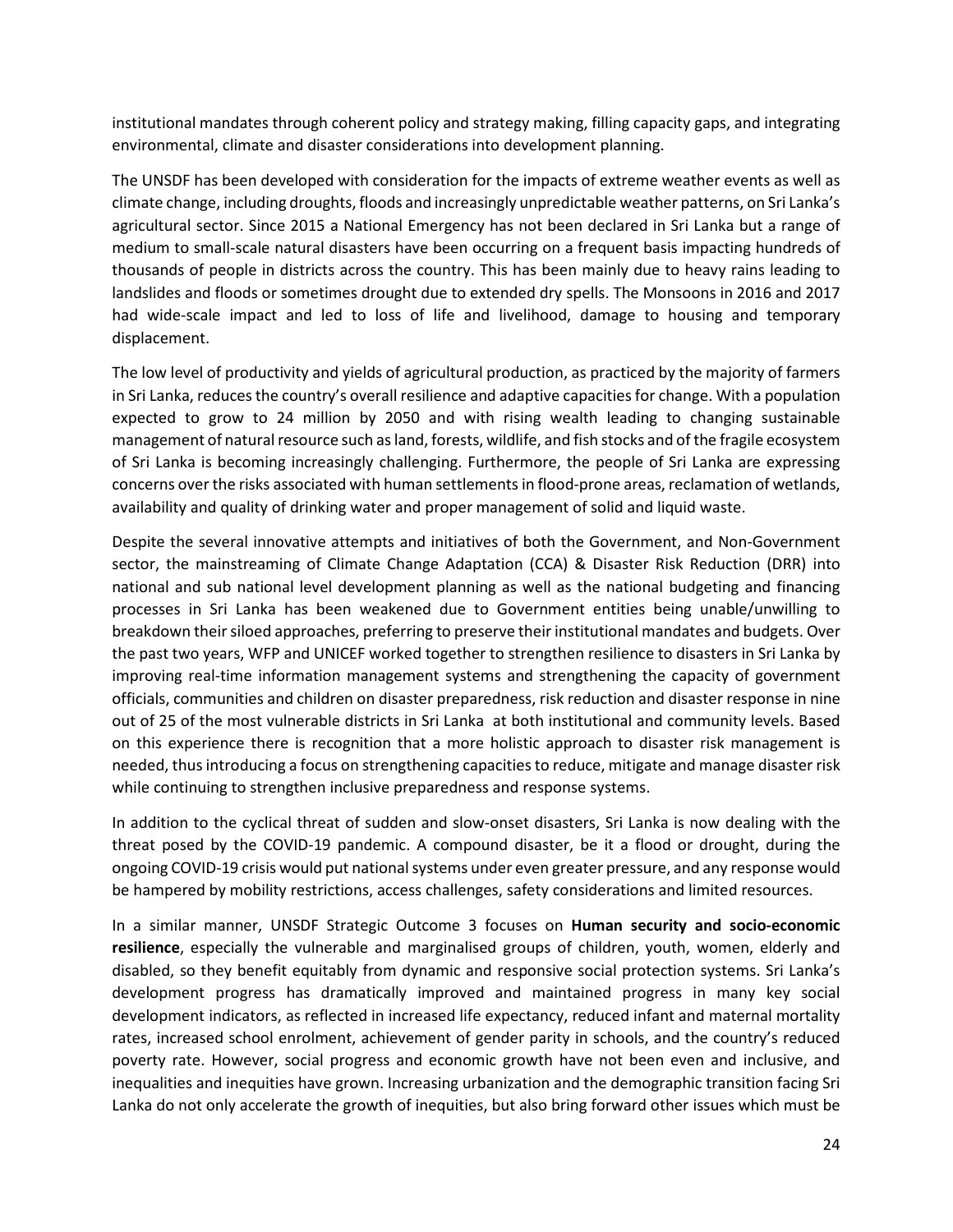addressed more effectively, such as gender inequality, food and nutrition insecurity, and violence against children and women in families, communities and institutions. The deprivations and discrimination facing Sri Lanka's most vulnerable citizens are multi-layered and include such factors as age, ethnicity, geographic location and gender.

Thus under UNSDF Strategic Outcome 3, while continuing to support improvements in access to and quality of basic services such as health, education and water and sanitation, the UNCT has focused on food security and nutrition, more robust and expansive social protection systems, employability of youth, employment generation and resilient livelihoods, and gender equality especially violence against women. In this effort work has focused on building system resilience and responsiveness to sudden onset emergencies and potential economic shocks.

A current example of this approach to 'resilience' in tackling a multidimensional challenge is support in preventing the spread of COVID-19 and mitigating its social-economic impact: the immediate emergency response to cope with the health and socio-economic systems impact, undertaking assessments and providing support to strengthen health systems capacities, and assessments and investments to address socio-economic impacts of the pandemic over the medium term.

In Sri Lanka, over 75 per cent of all businesses are SMEs, contributing to approximately 52 per cent of the country's GDP and 45 per cent of total employment. Most significantly they are an important source of employment for women and youth. In response to COVID-19, in March 2020, the Government of Sri Lanka established a Rupees 50 billion Re-financing Facility to offer a number of concessions including working capital loans and debt moratoriums. These facilities are expected to provide support for MSMEs including in ensuring business continuity and preserving jobs.

In the absence of such urgent responses, the COVID-19 pandemic threatens to create a wave of 'new poor' in Sri Lanka, with many Sri Lankan households one incident away from slipping back into more serious levels of need prior to the COVID-19 pandemic. Also, COVID-19's social distancing measures, which places households at greater risk of engaging in negative coping strategies during the COVID-19 outbreak that could have serious long-term effects on household welfare. Ensuring adequate health systems capacity is a key pillar of community-level resilience to COVID-19, while governments also need to safeguard the livelihoods of those affected by the economic impact of the pandemic.

Expansion of social protection measures and basic services provision can benefit households who face an unexpected loss of income or employment and can help them address short-term vulnerability and to 'build back better'. Protecting jobs and mitigating the crisis' impact on small and medium-sized enterprises also recognizes that the economic dislocation of COVID-19 poses structural challenges for Sri Lanka's economy and labour market that may remain even after the immediate threat has passed. In addition, Sri Lanka's lockdown and social distancing has impacted families as existing social constructs such as discrimination, abuse, and inequality are further exacerbated in times of crises, requiring targeted measures to protect those most at risk. Many of the most vulnerable groups in Sri Lanka will face the double burden of crisis from the COVID-19 and Climate Change impacts.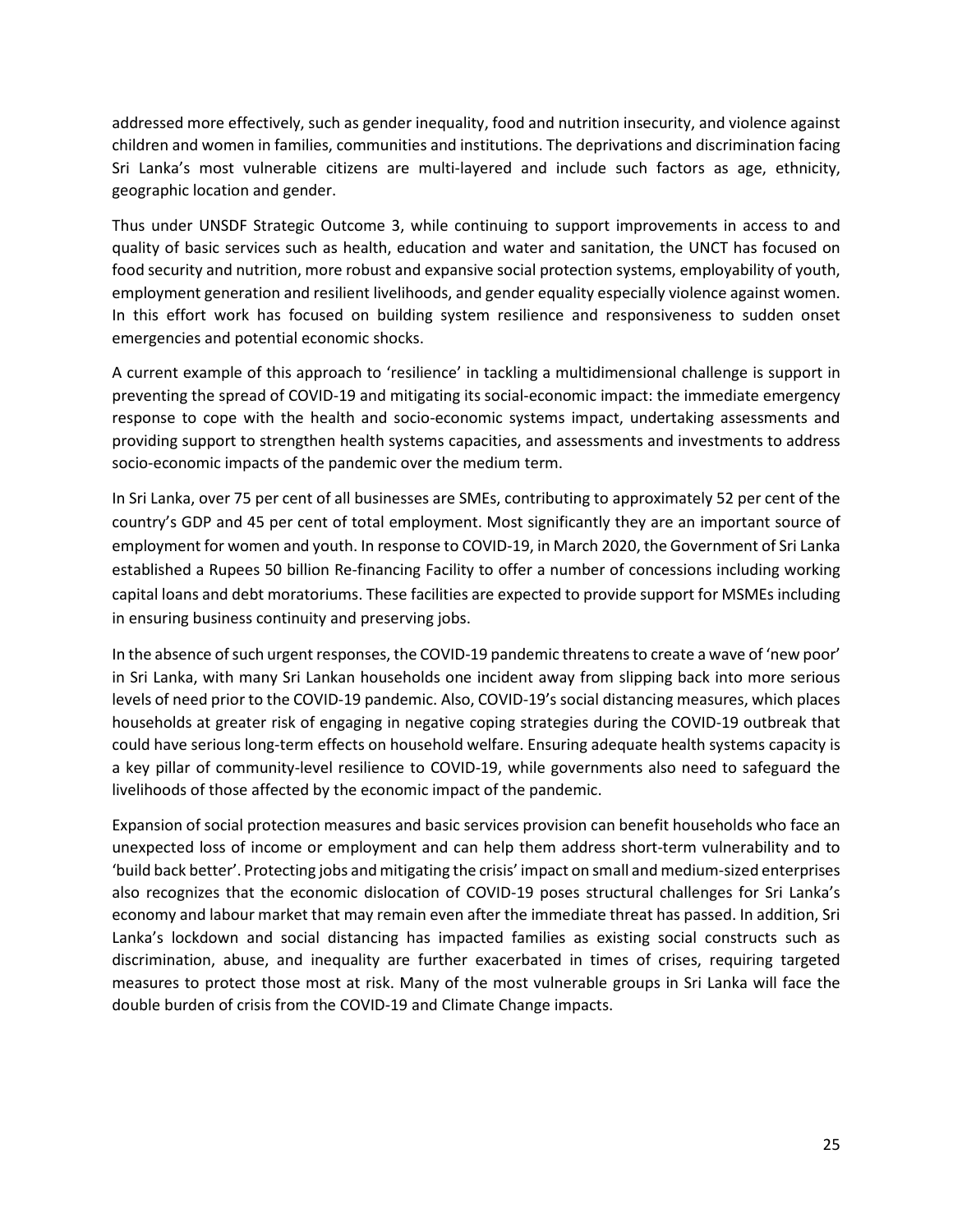#### *Results focus of the window*

The **theory of change** for the resilience window:

**IF,** the government and partners in Sri Lanka benefit from increased and better coordinated international support for Climate Change and Disaster Risk Reduction including emergency support to response to frequent natural and other shocks,

IF Climate and Disaster Risk is mainstreamed/integrated into planning and decision making across sectors, both at the regional and national level with proper coordination/feedback mechanisms

IF Emergency preparedness and response capacities are strengthened in the legal, regulatory and institutional arrangements, to cope also with multiple emergencies

IF Increased investments in risk reduction are made in mitigation and adaptation practices in vulnerable sectors/areas such as social protection and competitiveness of the private sector, especially SMEs, , is strengthened

**THEN**, there is increasingly sustainable management of natural resources, diversification of livelihoods, and dynamic and responsive social protection systems.

Climate change impact and vulnerability risks will be reduced due to adaptation measures/practices (like agriculture techniques, forecasting systems etc.)

Human induced climate change will be reduced due to mitigation measures/practices (like reduction in Greenhouse gases etc.)

Preparedness for response and recovery for disasters (competitiveness, planning, buffer of resources, pooled funds etc.) will be enhanced

Response and recovery will be improved with substantial reduction of disaster risks and losses in (1) lives, (2) livelihoods (3) health and (4) economic, physical, social, cultural and environmental assets of persons, businesses especially SMEs, and communities

Climate resilient pathways (Blue-green economy) for sustainable development will be followed

**THUS**, people in Sri Lanka, especially the most vulnerable and marginalized will be more resilient to climate change and natural disasters.

The overall **results framework** for the window:

#### **Goal**

People in Sri Lanka, especially the most vulnerable and marginalized are more resilient to climate change and natural disasters, benefit from increasingly sustainable management of natural resources and diversification of livelihoods, and benefit equitably from dynamic and responsive social protection systems.

**Result one**: The UN in Sri Lanka provides strategic, timely and targeted support to strengthen Government climate change adaptation and disaster preparedness practices and investments, including economic and business preparedness and resilience, and to reduce the risks to those who are most vulnerable, especially from a gender perspective, by enhancing local capacities, building inclusive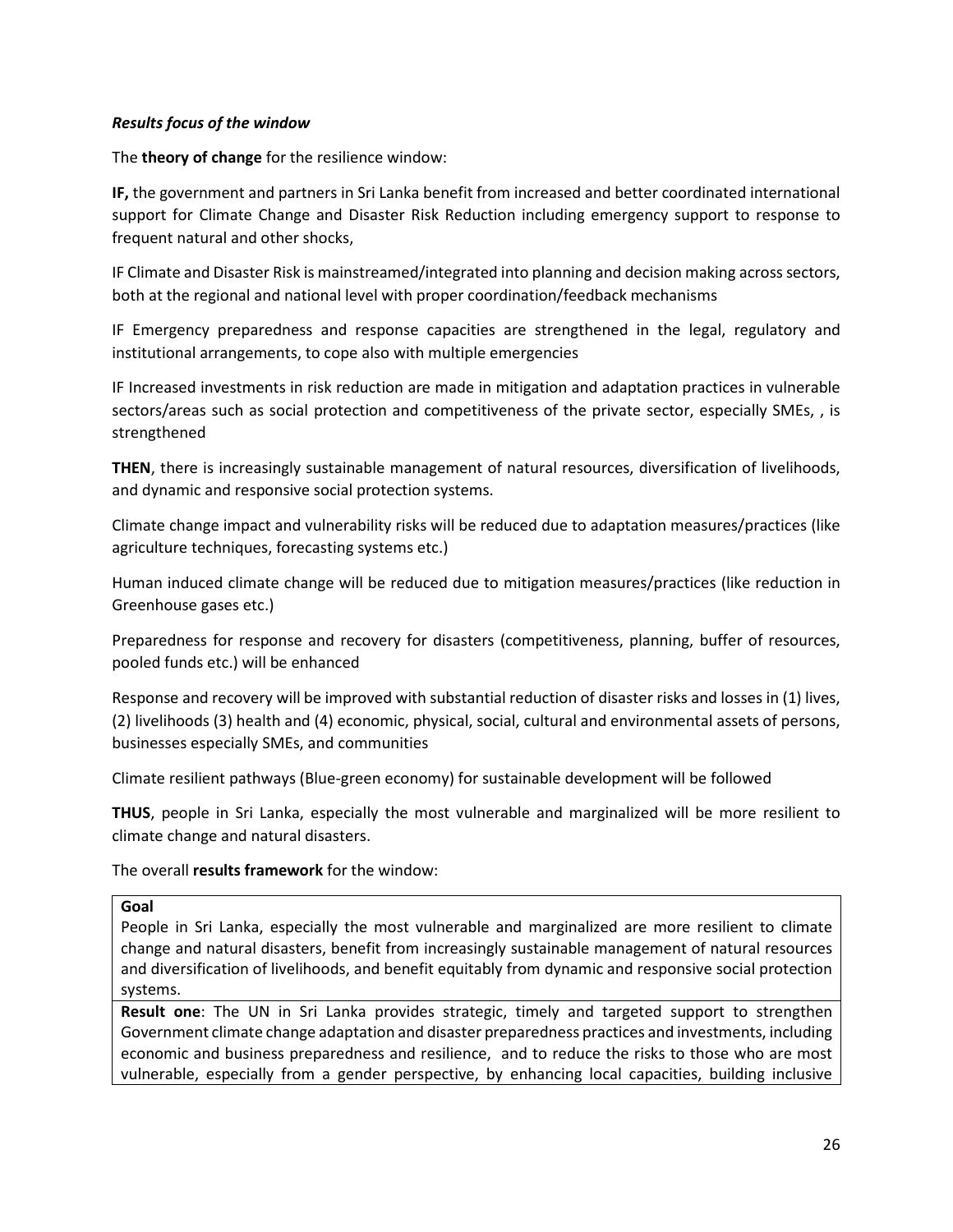partnerships, and connecting immediate responses to early recovery and longer-term sustainable development solutions.

**Result two**: The UN in Sri Lanka provides targeted support for improving and expanding social protection systems that enable vulnerable communities to reduce insecurities and benefit from sustainable development interventions.

**Result three:** The UN in Sri Lanka through the Humanitarian Country Team provides targeted support for urgent humanitarian needs that enables vulnerable and marginalized communities to recover from the immediate impacts of the emergency.

This window has been designed to harness assistance from multiple partners for strategic, coherent and sustainable support to three priority results:

- **1. Mainstreaming Climate and Disaster Risk** calls for a comprehensive integration of Climate and Disaster Risk Management at the national and sub-national levels through greater emphasis on risk-sensitive planning approaches to promote resilience, by investing in effective and innovative delivery of public services to achieve sustainable and inclusive economies that leave no-one behind and safeguards the country SDG targets from impacts of shocks and disasters.
- **A. Reducing risk and building resilience at the household, community, private sector and SME, workplace and societal levels. Proposals include**:
- **i. Enhancing** the role of the Comprehensive Disaster Management Programme (CDMP) and National Disaster Management Centre (NDMC) as part of a wider disaster risk management approach to resilience and the increased impacts of Climate Change. This will ensure closer alignment and coherence with initiatives on Climate Risk Management, particularly in relation to institutional strengthening and policy dialogue, improved linkages between national and provincial planning, as well as promoting more harmonised capacity building and technical support to Government to increase impact.
- **ii. Advocating** for the elevation of Climate Change higher up the Government's priorities including mainstreaming of DRR & CCA into development planning processes, supported by regular analysis and other knowledge products, and more integrated approaches across institutions. In support of the Government's priorities the programme will support development of a comprehensive multi stakeholder programmatic framework and accompanying funding mechanism.
- **iii. Stimulating** alignment of private sector engagement at the national and sub-national levels to explore Climate Risk innovation, new technologies and financing.
- **iv.** Strengthening the competitiveness of the private sector, focusing on SMEs, to increase economic resilience in times of crisis.
- **v. Wider recognition** of children as agents of change for climate action will be promoted by continuing to strengthen their capacity as 'change agents' and active participants in preparing for a changing climate.
- **vi. Strengthening local government** capacity to effectively develop risk analysis, considering exposure and vulnerability to various climate-related hazards, and multi-sectoral impact analysis, as well as risk-informed theories of change for strategic planning and budgeting for local development, utilizing information products and tools to support timely planning for climate variabilities and to reduce disaster impacts.
- **vii. Strengthening sectoral** capacities to respond with solutions to identified climate and disaster risks, including building back better, depending on local requirements. Water management,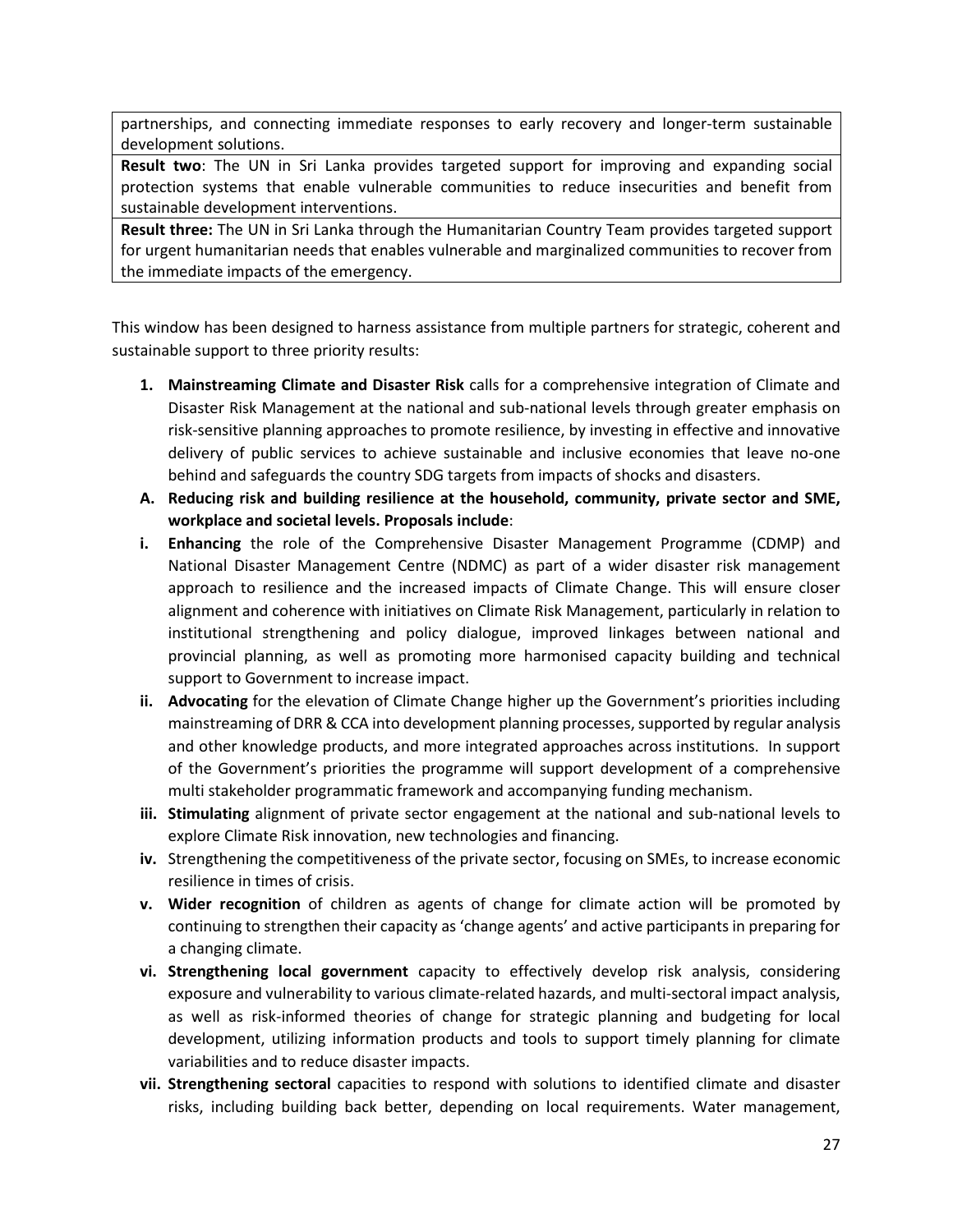agricultural and fisheries production, environmental conservation and livelihoods development, health and sanitation, and education elements will be prioritised.

- **viii. Strengthening social protection** systems to be more disaster-responsive at the household level, including developing national disaster insurance schemes to help address the intermediate needs of disaster-affected populations, and digitalization and expansion of current social protection programmes vertically and horizontally as an adaptive social protection system that boost employment, support livelihoods, and improve the provision of social services.
- **B. Gender lens to climate crisis and building climate resilience.** Paying specific attention to reducing women's vulnerability to disasters and climate change through a comprehensive risk-sensitive approach and vulnerability assessment is vital. In addition, given how environmental degradation, scarcity of resources and disasters affects women and girls disproportionately, specific interventions to reduce their vulnerability through an integrated approach that looks at protection, sanitation and health will be addressed. Immediate interventions will provide technical support to mainstream SRHR climate resilience into health sector frameworks and disaster risk management and response plans, to engage in mapping relevant Sexual and Gender Based Violence (SGBV) prevention and response actors/ services providers in emergency areas and develop standard operating procedures for addressing SGBV in emergency affected areas including referral and reporting mechanisms, information sharing, coordination and monitoring/evaluation.
- **2. Strengthening emergency preparedness and response capacities**. Through better institutionalization and integration of emergency preparedness processes and systems into Public Administration systems at all levels (national and sub-national); by enhancing social protection mechanisms through measures such as scaling up cash transfers, food security, and safety nets, and in particular focus on relieving the burden on women and children.
- **3. Strengthening Resilience in Emergency situations:** This result will ensure a strengthened humanitarian response - linking available emergency funding to timely response interventions and mitigation measures to improve resilience readiness. The Humanitarian Community through the UN Humanitarian Country Team works closely to support government led responses and frequently mobilizes available in-country relief supplies for distribution to support a range of service including emergency shelter, non-food items, water, sanitation and hygiene and health services to meet immediate needs. This funding window will support the highest-priority projects of the best-placed responders<sup>[2]</sup> through an inclusive and transparent process that supports priorities that are either set out in a Strategic Response Plan / Humanitarian Response Plan or where a strong case for exceptional funding can be made. Given the high vulnerability of the country to medium scale natural disasters and the unique operational challenges that COVID-19 poses for natural disaster response, an emergency fund of this kind is even more necessary to ensure timely and effective response.

\_\_\_\_\_\_\_\_

<sup>[1]</sup> United Nations Office for Disaster Risk Reduction, UNISDR Terminology and Disaster Risk Reduction. Geneva, 2009

<sup>[2]</sup> Including UN Agencies and international and national NGOs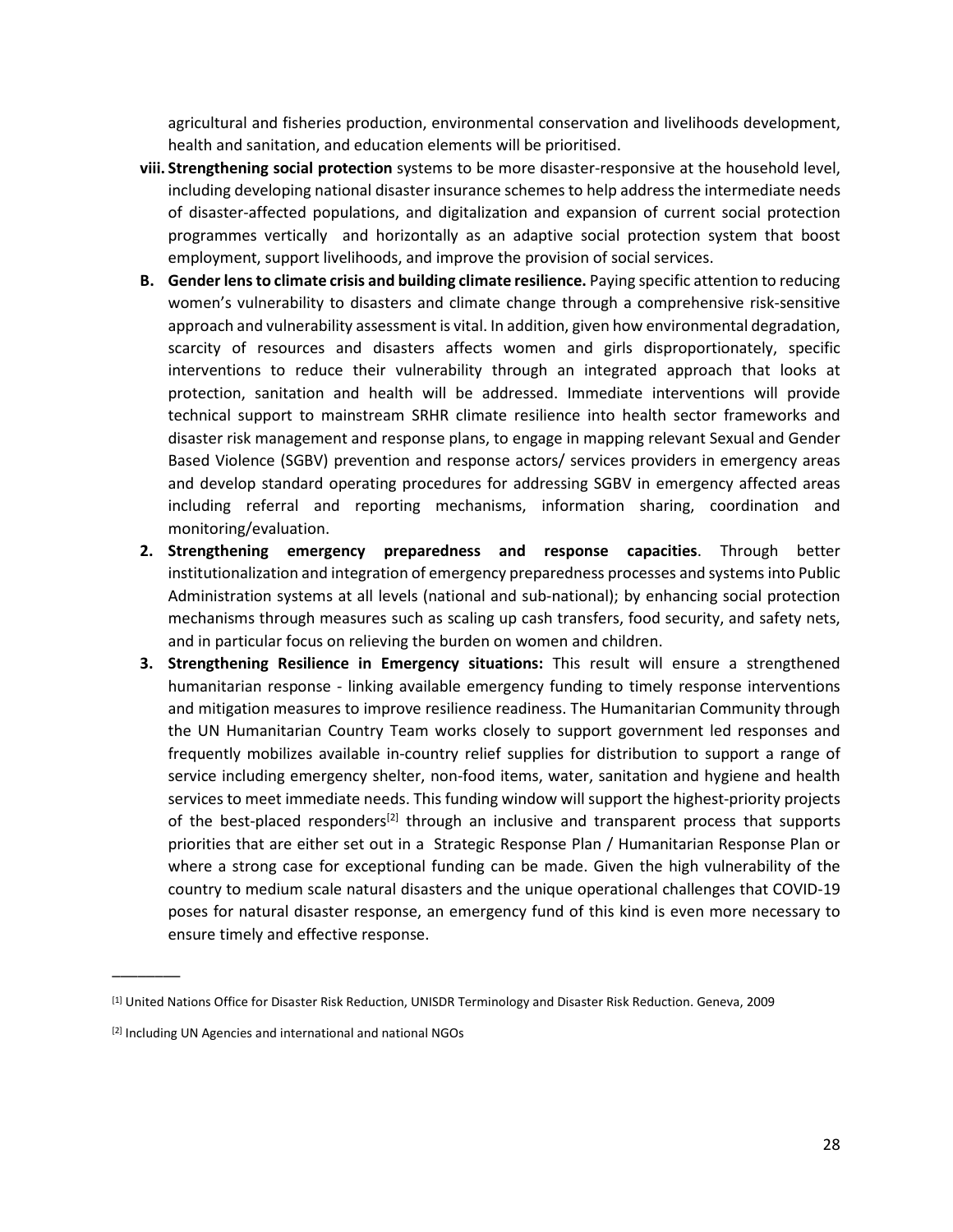## **Sri Lanka SDG Fund: Data, planning, and financing strategies for the SDGs window**

#### *Introduction*

Sri Lanka has made strategic institutional investments to localise the Sustainable Development Goals (SDGs) since 2016. These include the passing of a Sustainable Development Act in 2017, the rolling out of a parliamentary select committee on Sustainable Development, and the creation of a Sustainable Development Council to develop a policy and strategy. A Presidential Expert Committee on Sustainable Development formulated a Vision 2030. The establishment of a Ministry of Sustainable Development was designed to coordinate implementation, with a National Steering Committee co-chaired by the Ministry of National Polices and Economic Affairs (responsible for the Vision 2025 document). A report on 'status of SDG indicators in Sri Lanka 2017' was prepared by the Department of Census and Statistics (DCS) and the UN, with an updated version published in December 2017.

The Government of Sri Lanka presented its Voluntary National Review (VNR) report at the ECOSOC High Level Political Forum in July 2018. A parallel Peoples' Report was prepared by civil society. The VNR highlighted the efforts made by the government to strengthen the policy framework to enable implementation of the 2030 Agenda as well as achievements, challenges, and gaps. The political uncertainties over the period 2018/2019 increasingly affected institutional capacities to take forward an SDG focused development path, both at the policy and implementation levels.

The new government's policies are set out in the December 2019 National Policy Framework, which is based on the manifesto used in the presidential elections of November 2019, recently reinforced at the opening of Parliament and being carried forward for parliamentary elections scheduled for April, but now postponed to August due to the corona virus.

The President stated: ''What the world needs today is to be able to achieve sustainable development goals while safeguarding the benefits of the industrial revolution and maximizing the use of information and communication technologies…..These are the 17 sustainable development goals of the United Nations. We have prepared a clear policy and a programme of action to achieve these targets with the participation of the people.'' ('A Vision for a Resurgent, Prosperous Country', page ii.). According to the NPF, the cabinet ministries will be organised to achieve the SDGs by 2030 including development of a systematic plan to achieve the SDGs. The government is also likely to review the previous administration's institutional setup for mainstreaming SDGs into national planning and programming.

At present, however, Sri Lanka is facing a challenging macroeconomic landscape. The immediate postconflict high growth momentum of over 8% has decelerated. A volatile global environment, structurally weak competitiveness and frequent natural disasters have impacted Sri Lanka's growth, poverty reduction, government budget and the external balance of payments. The current corona virus pandemic has further accentuated risks and constraints to sustainable development.

Amidst these challenges Sri Lanka has achieved the Upper Middle-Income Country (UMIC) status in 2019 and was able to achieve many of the MDGs ahead of time. However, persistent structural rigidities expose the country to three types of traps which are generally common to Middle Income Countries (MIC) and are particularly relevant for Sri Lanka – middle income trap, inequality trap and imbalance trap. These traps significantly undermine country's ability to achieve the SDGs and ensure adequate financing for implementation of national development strategies.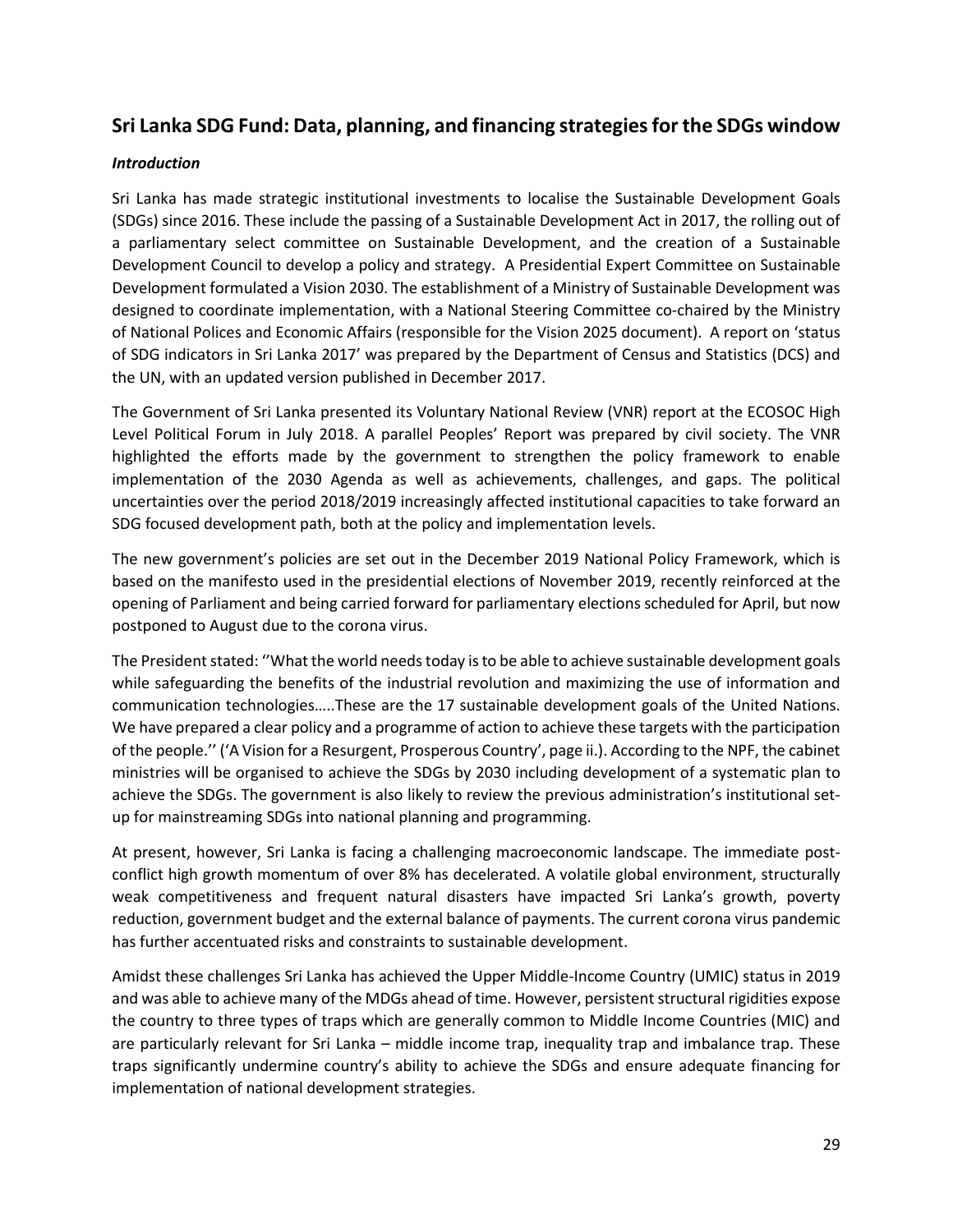These policy and institutional developments provided the context for the approval in 2017 of the UN Sustainable Development Framework (UNSDF) 2018-2022 and its first years of implementation. A MAPS mission on behalf of the UN system in Sri Lanka produced a report in 2018, which made proposals for integrated support to the Government on SDG mainstreaming and alignment through five accelerators.

More recently UNDP finalised a report by the Stockholm Institute which identified priority SDG targets as accelerators. UNDP has also supported work to develop an SDG Solutions Platform including a progress tracker developed as a UNCT initiative, that now covers all the goals but is still be to institutionalised in the government. Similarly, UNDP has supported the National Planning Department to align planning and budgeting to the SD concept as well as goals and targets through a pilot for the agriculture sector. UNICEF has supported budget analysis from the perspective of children and recently supported preparation of a people's budget at the local level, UN Women has been supporting government on gender responsive budgeting (GRB), UNDP has been supporting the alignment and integration of national and provincial level planning with the SDGs with five provincial councils, later to be expanded to local authorities, and UNFPA supports development of the provincial-level costed youth action plan, which should help secure provincial budget for youth-focused programmes. UNFPA is currently supporting the development of the National Transfer Accounts (NTA) to improve understanding of how population growth and changing population age structure influence economic growth, gender and generational equity, public finances, and other important features of the macro-economy..

The UN has supported a Review of National Evaluation Systems and Capacities for Evaluating Progress towards the Sustainable Development Goals, including also support to the Sri Lanka Parliamentarians Forum for Evaluation and the Sri Lanka Evaluation Association. The UN Habitat supported a new National Urban Policy in line with the New Urban Agenda, 2030 Agenda and the revised National Housing Policy. The State of Sri Lankan Cities 2018 Report collated information, developed composite maps and databases to enable better planning and encourage future investment towards a better urban future and to address the urban dimension of climate change*.* 

#### *Scope of the window*

The UNSDF responds to the need for a strategic focus on data, knowledge management and evidencebased policymaking and planning. Thus Strategic Outcome 1 is built on the premise that the improvement of data, knowledge management and evidence-based policy underpins all areas of development and is critical to improving SDG monitoring, governance including evidence based policy management, accessibility to information and data; and capacity enhancement that supports continued development and monitoring of national and sub-national development plans.

The UNSDF in Strategic Outcome 2 focuses on framing support for closing capacity gaps in governance institutions and strengthening processes to address inequalities and vulnerabilities through more accountable, evidence-based, and inclusive policies and services.

UNESCAP has completed an institutional and technical analysis to guide investments in improving statistical and date analysis capacities across government, which will necessitate considerable policy and technical support to implement. Various UN agencies are supporting improvements to data at population level (Census, Demographic and Health Survey, etc.) as well as at sectoral level. For example, the UN's data analysis tools such as Fill the Nutrient Gap, Nutrition Causal Analysis, and Cost of Diet are being leveraged to support the government on evidence-based decision making and responses for nutrition and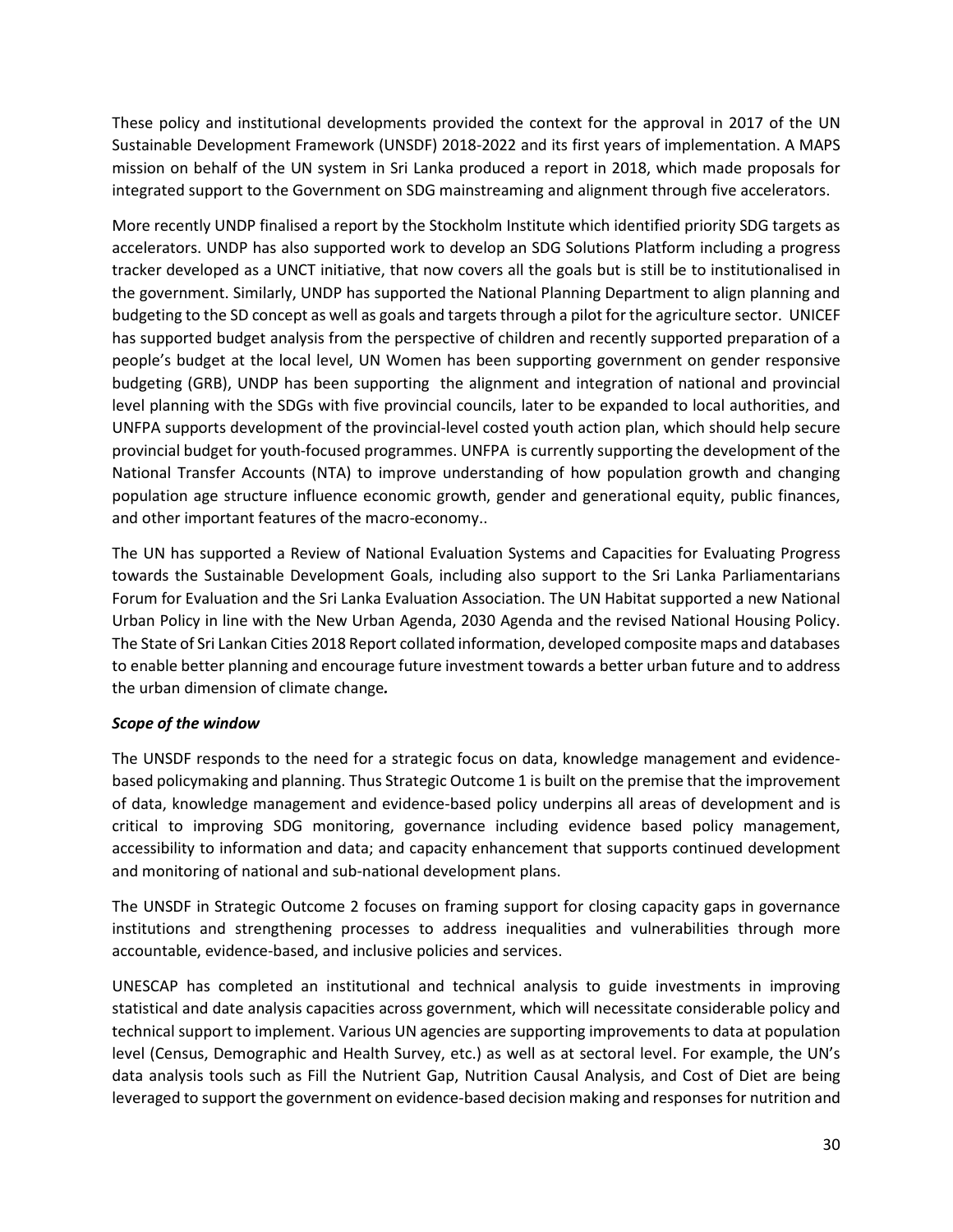food security. UNFPA also supported DCS to conduct a women's wellbeing survey to assess the prevalence level of gender-based violence with funding support from Canada. There is a need to further improve capacity related to data, including data collection, analysis and dissemination, to ensure evidence-based policy making.

Historically, Sri Lanka has had limited success in the formulation of a National Development Plan – particularly in terms of costing and identifying viable sources of financing for national development. Previous attempts have often lacked sufficient institutional support within government, appropriate risk management or contingency measures, and they have not demonstrated clear links to development accelerators and the financing needed to achieve results.

Thus, Sri Lanka's planning, budgeting, implementation, monitoring, evaluation, and auditing systems remain fragmented, and hence, input based. Progressive alignment of plans and budgets with SDGs requires integrated results/outcome-based systems. It is also the basis for bringing about vertical accountability for leaving no one behind. Results based service delivery information systems are necessary to link planning and budgeting on the one hand and monitoring efficiency and effectiveness of implementation on the other hand to ensure lessons learned are fed back into the planning processes.

The government faces considerable challenges maintaining basic service provision and equitable access to services for all Sri Lankans. With a public debt burden of around 90% of GDP, debt service costs (around 5.5% of GDP) comprises the single largest expenditure item in the government budget – significantly constraining social and development spending. There is a clear relationship between social spending and public debt with the former showing a trend decline as the public-sector debt has built up.

There is currently no integrated national planning or financing strategy in place, and measures to attract private financing and financing for national development plan priorities are often separate which hinders the government's ability to ensure coherence and acceleration across financing mechanisms and collaboration across different parts of government needed to achieve the SDGs.

The VNR also notes that Sri Lanka lags in the field of science and technology. Access to science, technology and innovation as well as enhancing knowledge-sharing is a further area of means of implementation and partnership for supporting the country's SD agenda, including potential initiatives in the digitalisation of government.

To contribute effectively to long-term development planning and systematic reforms, the following entry points were identified in the MAPS report to support the government in mainstreaming SDGs:

- **i. Prepare a systematic SDG action plan and adjust the related institutional arrangements for whole of government and whole of society approaches, including at sub-national level, to the SDGs**
- **ii. Prepare updated baseline data for the SDG indicators and monitor progress against the SDGs, including using the SDG tracker and support to national statistical institutional capacities.**
- **iii. Increase capacities in SDG based planning (NDP) and development finance (INFF), including SDG budget alignment and work at the sub-national level**
- **iv. Promote best practices for innovation and use of science and technology, including South-South cooperation, for the government and other stakeholders, including on digitalisation.**
- **v. Cooperates systematically with the private sector, civil society, youth, and research entities to strengthen their capacity to invest in the SDGs in an integrated manner.**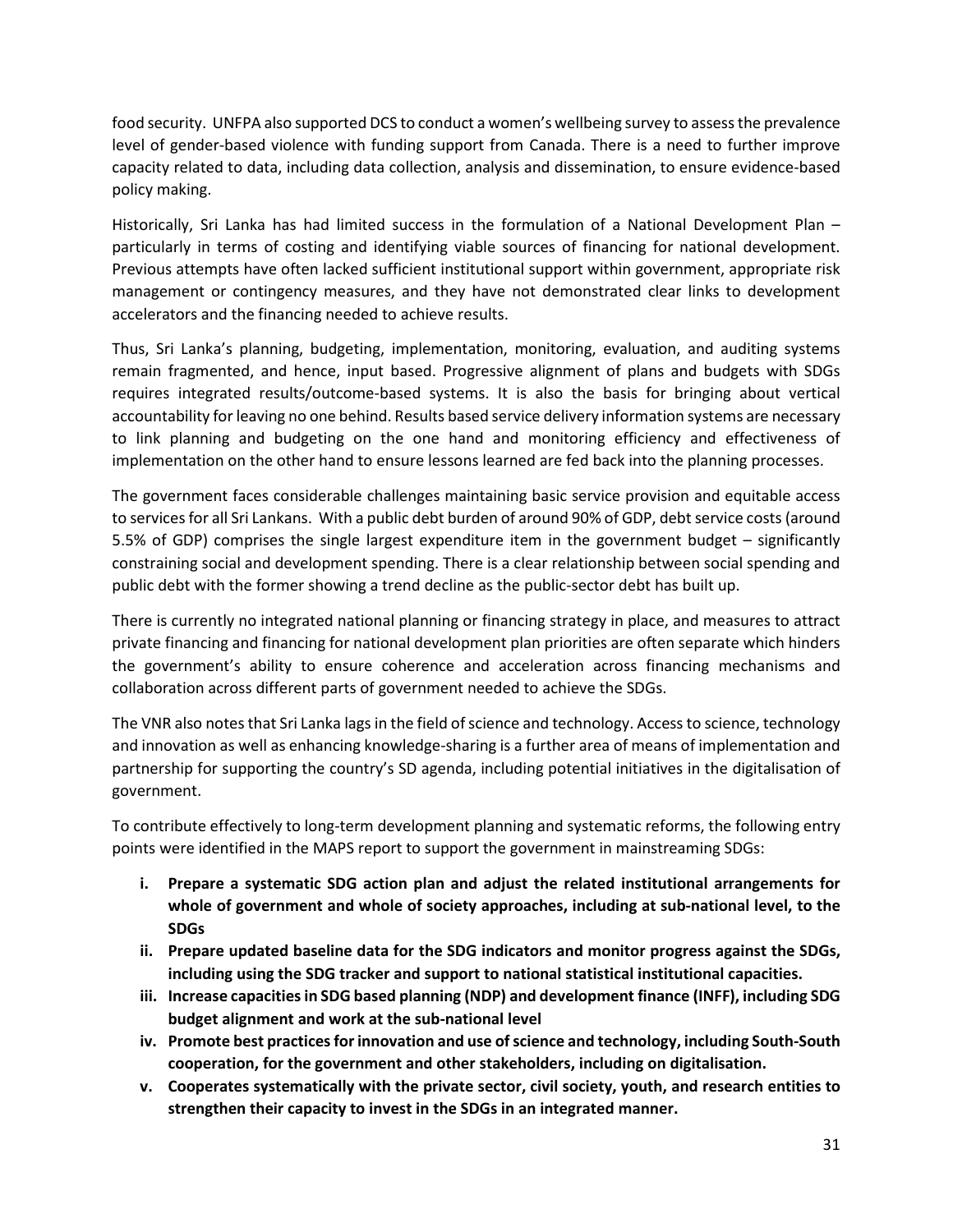#### *Results focus of the window*

This window is timely given the openness of the new government to consider opportunities for supporting its national capacities relevant to realising SDG targets in a national and provincial planning context. To ensure advancement of gender equality and women's empowerment and to strengthen the positive role played by young people, Gender and Youth are integrated as cross cutting themes into all activities of this thematic area.

#### Theory of Change

IF the UNCT assists the government to effectively put in place the various elements of a forward-looking data and statistics capacity, an integrated national financing framework and an SDG framed National Development Plan and strengthens the supporting institutional apparatus for governance and coordination, legislative oversight and overall administration,

THEN the country will be in a better position to mobilize both public and private financing needed to address the triple traps (middle income, inequality, and imbalance), which could otherwise undermine achievement of the SDGs,

THUS, a comprehensive data and evidence-based estimate of funding requirements to achieve national priorities by implementing the National Development Plan will translate strong public commitments to achieving the SDGs into reality, to address inequalities and vulnerabilities through more accountable, evidence-based, inclusive and effective policies and services.

#### Results framework

UN Sri Lanka's thematic window on National Data, Planning, and Financing Strategies has been designed to allow for the pooling of resources from multiple partners for strategic, coherent, and sustainable support towards four priority results:

i. Enhanced statistical and data analysis and monitoring capacities,

Output1.1: preparation of updated and expanded coverage of baseline data for the SDG indicators and increase monitoring of progress against the SDGs, including using the SDG tracker

Output 1.2: enhancements to national statistical institutional capacities including legislative framework and coordination roles across all relevant national institutions

Output 1.3: preparation and implementation of the 2021 national census with analysis and timely dissemination of results

ii. Enhanced national planning capacities to address the structural changes needed to realise national SDG targets, especially in leaving no one behind in pursuing sustainable development and resilience that is regionally balanced.

Output 2.1: Strengthened government engagement and capacity to align SDG targets and financing in preparing the National Development Plan

Output 2.2: A comprehensive knowledge asset is created to understand prioritized development accelerators relating to poverty and inequality and risk assessment